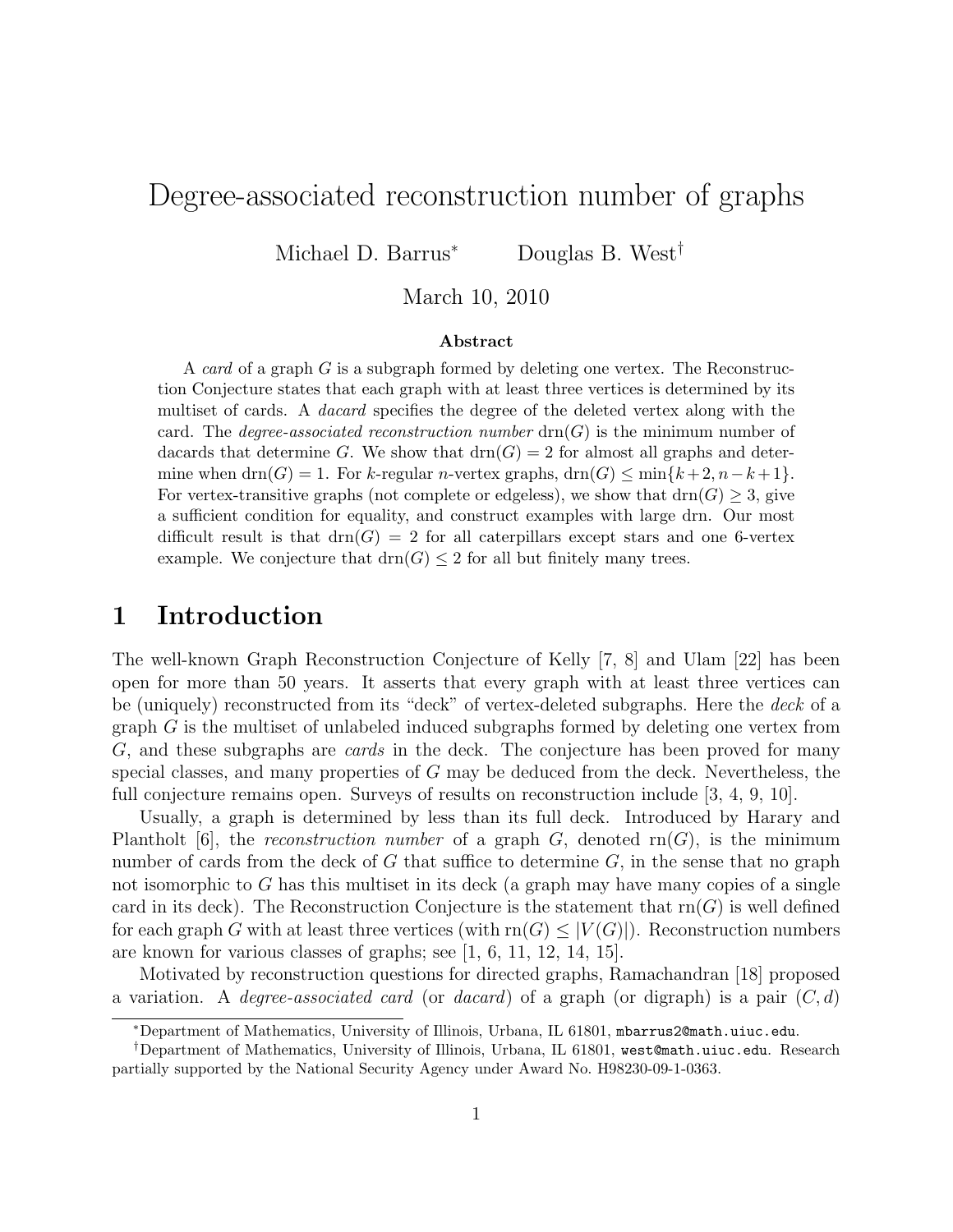consisting of a card C in the deck and the degree (or in/out-degree pair) d of the deleted vertex. The multiset of dacards is the *dadeck* (the *degree-associated deck*). Ramachandran [21] defined the *degree-associated reconstruction number* drn( $G$ ) of a graph  $G$  to be the minimum number of dacards that suffice to determine  $G$ . We abbreviate the term to degree-reconstruction number. Ramachandran studied it for complete graphs, edgeless graphs, cycles, complete bipartite graphs, and disjoint unions of identical graphs.

Each dacard provides more information than the corresponding card, so  $\text{drn}(G) \le \text{rn}(G)$ for every graph G. Supplying the degree of the missing vertex is equivalent to supplying the total number of edges in the graph with the card. In contrast, a single card never determines  $|E(G)|$ . The usual counting argument for determining  $|E(G)|$  from the deck uses all the cards, although Myrvold [16] showed that for an n-vertex graph the number of edges and the vertex degrees can be determined from  $n-1$  cards (if  $n \geq 7$ ). The point here is that since the full deck determines the total number of edges, the full deck provides the same information as the full dadeck, but a partial dadeck generally carries more information than the corresponding partial deck.

In this paper we continue the study of degree reconstruction numbers. Myrvold [13] and Bollobás [2] proved that  $rn(G) = 3$  for almost every graph. From this result, we conclude in Section 2 that  $\text{drn}(G) \leq 2$  for almost every graph. We prove that  $\text{drn}(G) = 1$  if and only if G or its complement G has an isolated vertex or a vertex of degree 1 whose deletion leaves a vertex-transitive graph. We also prove that  $\text{drn}(G) \le \min\{k+2, n-k+1\}$  when G is a  $k$ -regular graph with *n* vertices.

In Section 3 we study vertex-transitive graphs. For a vertex-transitive graph G, we prove that  $\text{drn}(G) > 3$  when G is not complete or edgeless, and we give a sufficient condition for equality. We prove that this condition holds for the Petersen graph, the  $k$ -dimensional hypercube, and the cartesian product of a complete graph with an edge. The condition is sufficient but not necessary, since it fails for the *n*-vertex cycle  $C_n$ , even though drn $(C_n) = 3$ for  $n \geq 4$ . Also, if G has nonadjacent vertices with distinct neighborhoods, and  $G^{(m)}$  arises from G by expanding each vertex into a set of m independent vertices, then  $\text{drn}(G^{(m)}) =$  $rm + 2$ , where r is the maximum number of vertices in G having the same neighborhood. As a special case,  $\text{dm}(tK_{m,m}) = m + 2$  for  $t > 1$  (Ramachandran [21]), where  $K_{m,m}$  is the complete bipartite graph with parts of size  $m$ , and  $tG$  denotes the disjoint union of t copies of G. These results suggest a natural extremal problem for drn.

#### **Conjecture 1.1.** If G is an n-vertex graph, then  $\text{drn}(G) \leq n/4 + 2$  (equality for  $2K_{n/4,n/4}$ ).

In Sections 4–6 we study trees. Section 4 gives sufficient conditions for  $\text{drn}(G) = 2$  when G is a tree. These aid subsequently in computing  $\text{drn}(G)$  when G is a *caterpillar*, which is a tree whose non-leaf vertices form a path. If G is a caterpillar, then  $\text{drn}(G) = 2$  unless G is a star or the 6-vertex tree with four leaves and maximum degree 3. This is our longest and most difficult result. We consider special families of caterpillars in Section 5 and complete the general proof in Section 6. Our study of caterpillars is motivated by the following:

**Conjecture 1.2.** If G is a tree, then  $\text{dm}(G) \leq 2$ , with finitely many exceptions.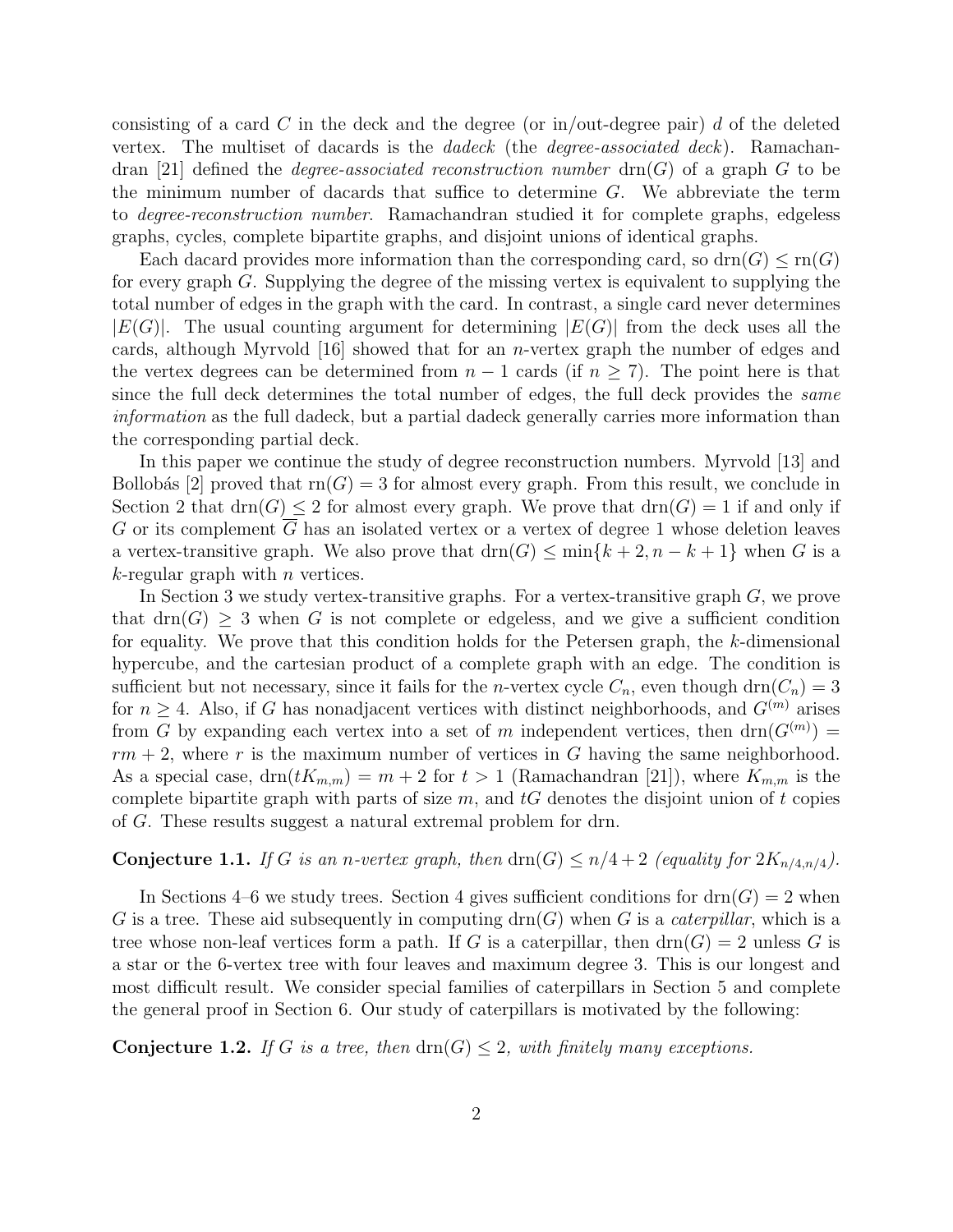In many reconstruction arguments, reconstructibility is proved first for special subfamilies where the general argument does not work; this occurs for example in the classical argument for reconstruction of trees. Our proof for caterpillars has this form, where the proof in Section 6 works because we may exclude the special subfamilies treated in Section 5. Similarly, our result for caterpillars could be a steppingstone to a full proof of Conjecture 1.2.

Conjecture 1.2 is supported by known results about reconstruction of trees. For a family F of graphs, the F-reconstruction number or class reconstruction number of a graph G in  $\mathcal F$ is the minimum number of cards from its deck needed to determine  $G$  given the knowledge that  $G \in \mathcal{F}$ ; that is, G is the only graph in  $\mathcal F$  having this multiset of cards in its deck. For the family  $\mathcal T$  of trees, Harary and Lauri [5] proved that the class reconstruction number of every tree T is at most 3 (the result of Myrvold [15] that  $rn(T) \leq 3$  strengthens this), and they conjectured that the class reconstruction number of every tree is at most 2.

Recently, Welhan [23] obtained a structural condition on a tree T that is sufficient for the class reconstruction number of  $T$  to be 2. The condition holds, for example, for all trees having no vertices of degree 2. Furthermore, he notes that among these trees, all except a two-parameter family are class reconstructible from two cards such that one of the cards arises by deleting a leaf. If G has a dacard that is a tree with the deleted vertex having degree 1, then G must be a tree. Hence the dacards corresponding to his two cards imply that  $\text{drn}(G) \leq 2$  when G is such a tree. This and our result for caterpillars, which can have many vertices of degree 2, together provide support for Conjecture 1.2.

We summarize terminology and notation used throughout the paper. Our graphs are "simple" (no loops or multiedges). For a graph  $G$ , the vertex set and edge set are  $V(G)$  and  $E(G)$ . The (open) neighborhood  $N_G(v)$  and closed neighborhood  $N_G[v]$  of a vertex v in G are defined by  $N_G(v) = \{u \in V(G): uv \in E(G)\}\$  and  $N_G[v] = N_G(v) \cup \{v\}$ . Let  $d_G(v)$  or simply  $d(v)$  denote the degree in G of vertex v, which equals  $|N_G(v)|$ . The maximum and minimum vertex degrees are  $\Delta(G)$  and  $\delta(G)$ . A vertex v in G is isolated if  $d_G(v) = 0$ , a leaf if  $d_G(v) = 1$ , and dominating if  $N_G[v] = V(G)$ . Given  $S \subseteq V(G)$ , the subgraph  $G[S]$  induced by  $S$  is the graph with vertex set  $S$  in which two vertices are adjacent if and only if they are adjacent in G. For  $v \in V(G)$ , write  $G - v$  for  $G[V(G) - v]$ .

### 2 Small reconstruction numbers and regular graphs

As mentioned earlier, Bollobás [2] and Myrvold [13] determined the reconstruction numbers of almost all graphs.

**Theorem 2.1** ([2, 13]). Almost every graph has reconstruction number 3 (and hence is reconstructible). Furthermore, for almost every graph, any two cards in the deck determine everything about the graph except whether the two corresponding deleted vertices are adjacent.

The reconstruction number of any graph is at least 3, since  $G - u$  and  $G - v$  are cards for both G and G', where G and G' differ only on whether the edge uv is present. Thus, the previous result is sharp. Converting two cards to dacards adds the degree information,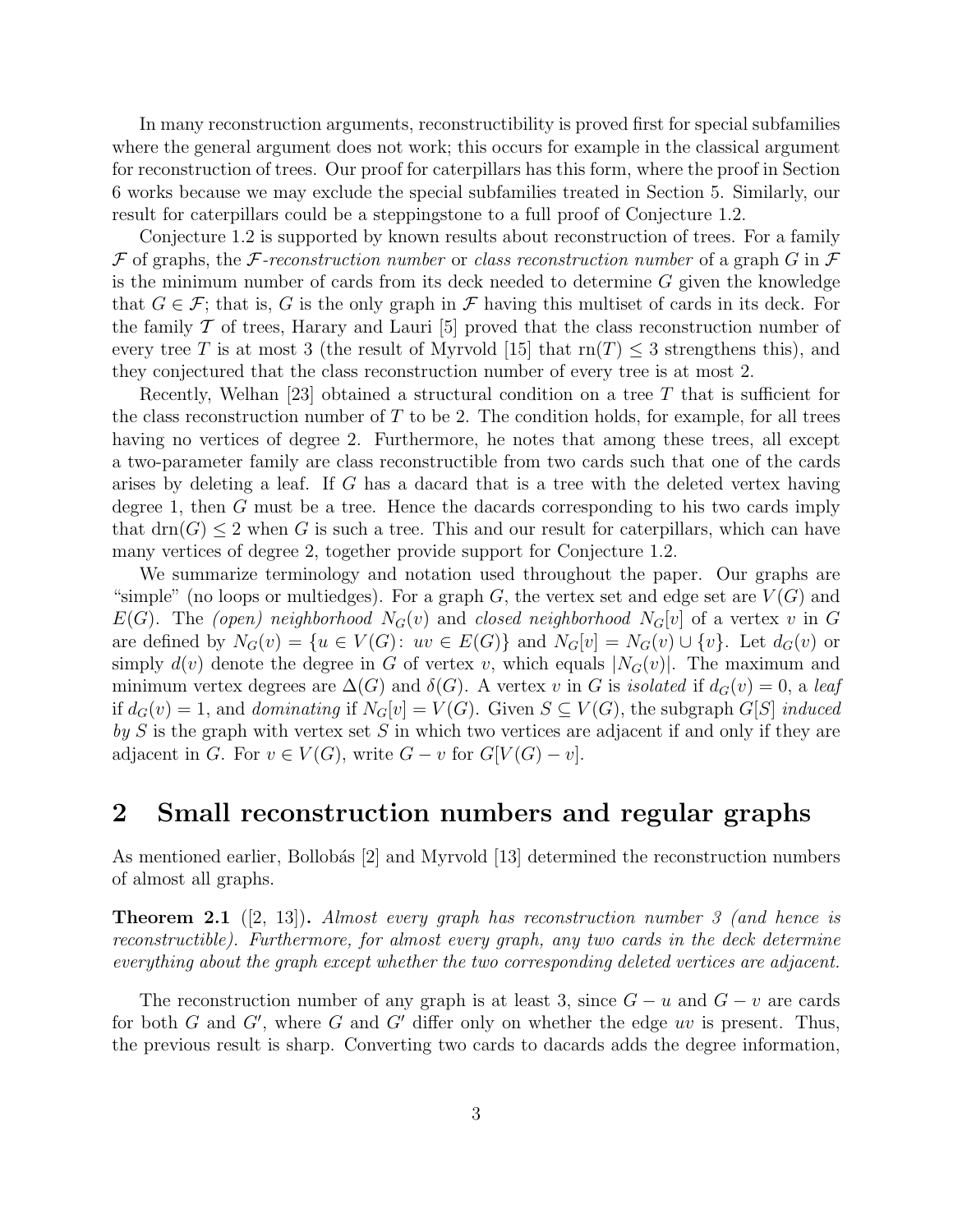which determines the last unknown bit of information without introducing another dacard. This immediately yields our first observation:

**Corollary 2.2.** For almost every graph  $G$ ,  $\text{drn}(G) \leq 2$ .

Our next aim is to characterize the graphs G such that  $\text{dm}(G) = 1$ . Let  $\overline{G}$  denote the complement of a graph G.

**Lemma 2.3.** For any graph G,  $\text{drn}(G) = \text{drn}(\overline{G})$ .

*Proof.* Let v be a vertex in an n-vertex graph G. Since  $d_{\overline{G}}(v) = n - 1 - d_G(v)$  and  $\overline{G - v} =$  $\overline{G}-v$ , it follows that  $(C, d)$  is a dacard of G if and only if  $(\overline{C}, n-1-d)$  is a dacard of  $\overline{G}$ . Since also G and  $\overline{G}$  determine each other, we conclude that the dacards of G from a vertex subset S determine G if and only if the dacards of  $\overline{G}$  from S determine  $\overline{G}$ .

Note that  $\text{drn}(G) = 1$  if and only if G has a dacard that does not occur in the dadeck of any other graph. We next determine all dacards of this type.

**Theorem 2.4.** The dacard  $(C, d)$  belongs to the dadeck of only one graph (up to isomorphism) if and only if one of the following holds:

(1)  $d = 0$  or  $d = |V(C)|$ ;

(2)  $d = 1$  or  $d = |V(C)| - 1$ , and C is vertex-transitive;

(3) C is complete or edgeless.

*Proof. Sufficiency.* In each case listed, all graphs formed by adding to  $C$  a vertex with d neighbors in  $C$  lie in the same isomorphism class.

*Necessity.* If  $(C, d)$  is a dacard for only one graph, then the same isomorphism class is produced no matter what set of d vertices is chosen for the neighborhood of the added vertex  $v$ . Since isomorphic graphs have the same number of triangles, and the number of triangles after adding v is the number of triangles in C plus the number of edges in C induced by the vertices made adjacent to  $v$ , we conclude that all  $d$ -vertex induced subgraphs of  $C$  have the same number of edges. It is a well-known exercise (see Exercise 1.3.35 on page 50 of [24]) that if  $1 < d < |V(C)| - 1$ , then this property forces C to be complete or edgeless, as in (3).

Since  $d \in \{0, |V(C)|\}$  is covered by (1), the remaining case is  $d \in \{1, |V(C)| - 1\}$ . Since  $(C, d)$  determines G if and only if  $(\overline{C}, |V(G)| - 1 - d)$  determines  $\overline{G}$ , we may assume  $d = 1$ . We conclude that C is regular, since otherwise giving v one neighbor would make  $(C, d)$  a dacard for a graph with maximum degree  $\Delta(C)$  and a graph with maximum degree  $\Delta(C)+1$ .

When  $C$  is regular of degree 0 or 1, it is vertex-transitive. For larger degree, every automorphism of the resulting graph  $G$  fixes  $v$ , since it is the only vertex of degree 1. Since attaching  $v$  to any vertex yields the same graph,  $C$  must therefore have automorphisms taking each vertex to any other. Hence C is vertex-transitive.  $\Box$ 

Interpreting the statement of Theorem 2.4 in terms of the reconstructed graph, we obtain the following corollary.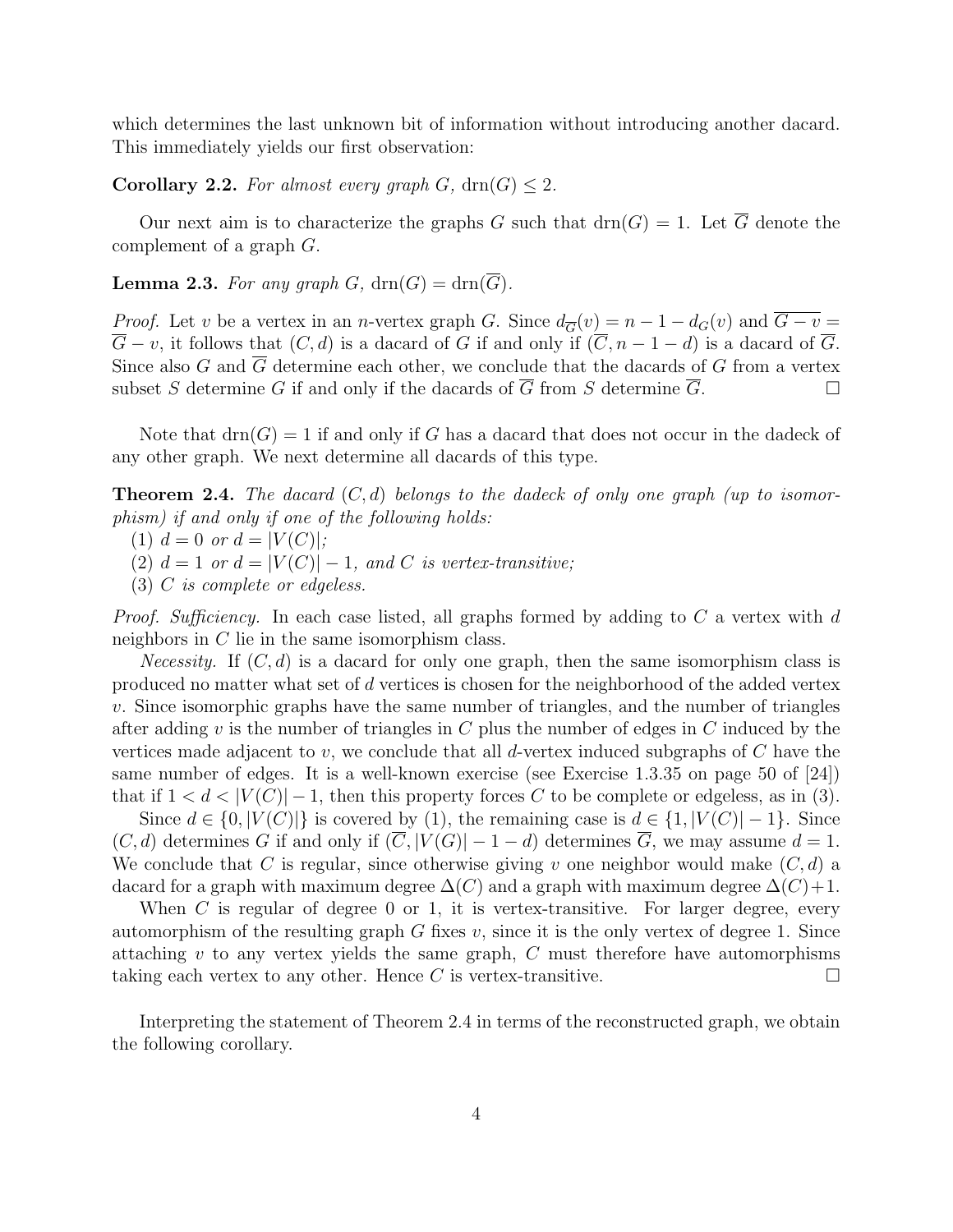**Corollary 2.5.** A graph G satisfies  $\text{dm}(G) = 1$  if and only if G or  $\overline{G}$  has an isolated vertex or has a leaf whose deletion leaves a vertex-transitive graph.

Together, Corollaries 2.2 and 2.5 imply that almost always  $\text{dm}(G) = 2$ . Graphs with vertices of degree at most 1 are rare; it is a standard elementary result about random graphs that almost all graphs (and their complements) have minimum degree at least 2. Thus almost no graphs are determined by one dacard.

Next we consider regular graphs. Every regular graph  $G$  is reconstructible, since the degree list can be determined from the deck, and then in any card the vertices of minimum degree must be the neighbors of the missing vertex. Although one dacard gives the degree of the missing vertex and hence the total number of edges, it does not give the degree list and does not determine G. Nevertheless, we obtain an upper bound on  $\text{drn}(G)$ .

**Theorem 2.6.** If G is a k-regular graph on n vertices, then drn(G) ≤ min{k+2,n-k+1}.

*Proof.* Since the complement of a k-regular graph is  $(n - 1 - k)$ -regular, by Lemma 2.3 it suffices to prove that  $\text{drn}(G) \leq k+2$ .

Let H be a graph that shares  $k+2$  dacards with G. Let  $(C, k)$  be one shared dacard, so  $C = H - u$  for some  $u \in V(H)$ . Since C also arises by deleting one vertex from the k-regular graph G, the graph C has k vertices of degree  $k-1$  and  $n-1-k$  vertices of degree k.

Attaching u to the k vertices of degree  $k-1$  in C forms a copy of G. If  $H \not\cong G$ , then some vertex  $v \in N_H(u)$  has degree k in C and hence degree  $k+1$  in H. With  $\Delta(H) = k+1 > \Delta(G)$ , each vertex of degree k in  $H$  whose deletion produces a card of  $G$  must be adjacent in  $H$  to every vertex of degree  $k+1$  in H. There can be at most  $k+1$  such vertices, which contradicts the assumption of  $k + 2$  shared dacards with G. Hence  $H \cong G$ .

Ramachandran [21] proved that  $\text{drn}(tK_{m,m}) = m + 2$  when  $t > 1$ . Since  $tK_{m,m}$  is m-regular, these graphs prove sharpness of the upper bound in Theorem 2.6. Ramachandran [21] proved for  $k, t \geq 2$  that if G is a connected k-regular graph on n vertices, where  $n \geq 3$ , then drn(tG)  $\leq n - k + 2$ .

In comparing drn and rn for regular G, an argument like that above yields rn(G)  $\leq$  $b + 1$ , where b is the upper bound in Theorem 2.6. We have observed that almost always  $\text{drn}(G) = 2 = \text{rn}(G) - 1$ . Nevertheless,  $\text{drn}(G)$  and  $\text{rn}(G)$  can differ greatly: for  $t, m > 1$ , Ramachandran [21] proved that  $\text{drn}(tK_m) = 3$  even though  $\text{rn}(tK_m) = m+2$  (Myrvold [14]).

Since two cards never determine whether the two deleted vertices are adjacent, always  $\text{rn}(G) \geq 3$ . Hence the parameters differ by more than 1 when  $\text{drn}(G) = 1$ . This case and the family  $\{tK_m\}$  are the only infinite families we presently know consisting of graphs G such that  $\text{drn}(G) \neq \text{rn}(G)-1$ . Isolated examples include the 4-vertex path  $P_4$  and two small trees with degree-reconstruction number 3 presented in Section 4; Myrvold [15] proved that  $rn(G) = 3$ for every tree with more than two vertices other than  $P_4$ , while  $\text{drn}(P_4) = 2 = \text{rn}(P_4) - 2$ .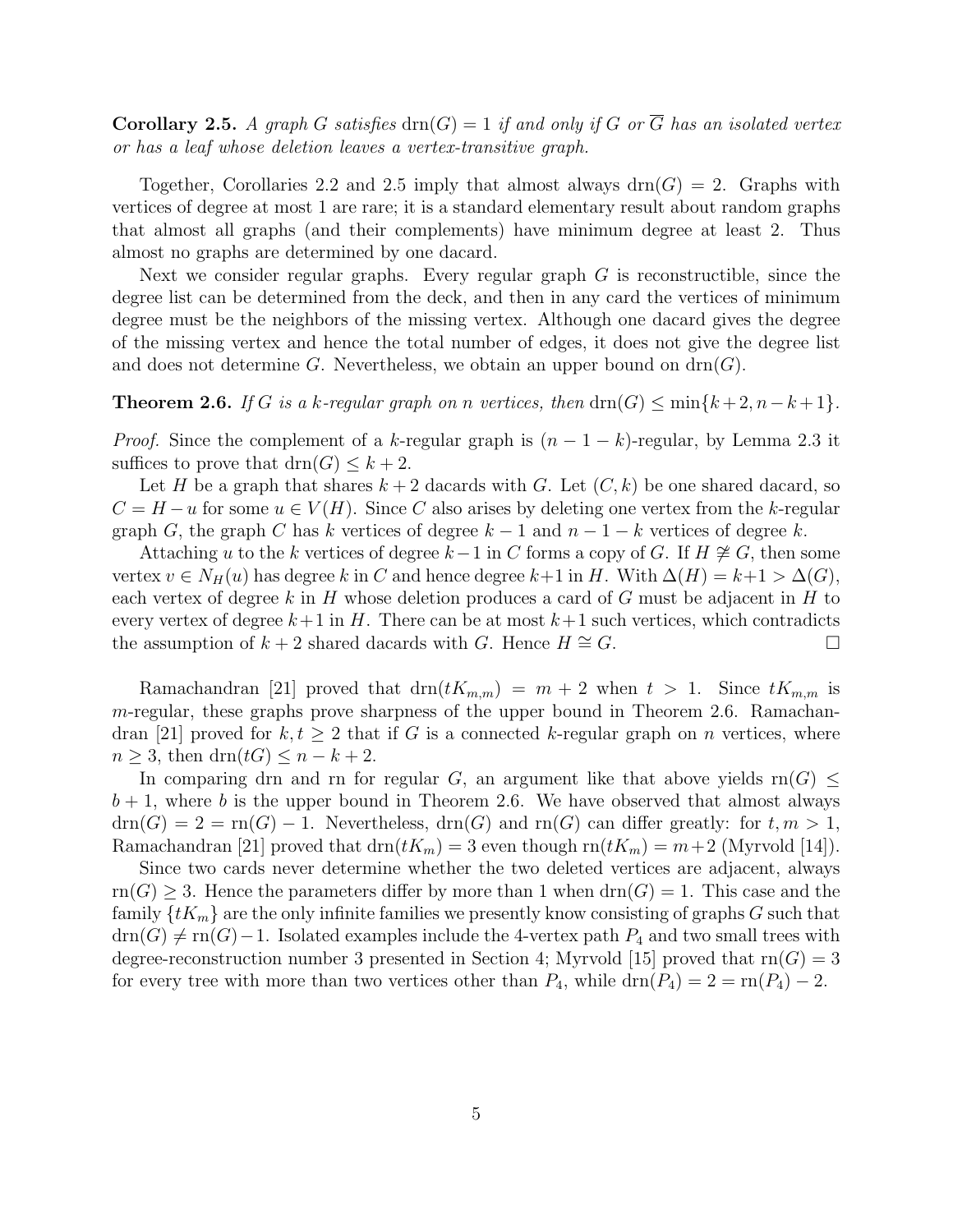## 3 Vertex-transitive graphs

For a regular graph G that is also vertex-transitive, we obtain sharper results on  $\text{drn}(G)$ . A graph is vertex-transitive if and only if its cards are pairwise isomorphic. Since vertextransitive graphs are regular, Theorem 2.6 provides an upper bound. We will prove further lower and upper bounds and give sufficient conditions for equality in the bounds.

Since  $\text{drn}(G) = 2$  almost always, higher values require some sort of special structure. When the dacards are identical, the only flexibility is how many to use; one may therefore expect vertex-transitive graphs to be harder to reconstruct from dacards. As noted above,  $\text{drn}(tK_{m,m}) = m + 2$  when  $t > 1$ , and  $\text{drn}(tK_m) = 3$ . By setting  $t = 2$  in the latter example and applying  $\text{drn}(\overline{G}) = \text{drn}(G)$ , also  $\text{drn}(K_{m,m}) = 3$ . We prove next that 3 is a lower bound.

**Definition 3.1.** A *clone* of a vertex x in a graph is a vertex having the same closed neighborhood as x. When G is edge-transitive, let  $G^-$  denote the (unlabeled) graph formed by deleting any edge of G.

As we have noted, the cards of a vertex-transitive graph  $G$  are pairwise isomorphic. Given a dacard  $(C, d)$  of G, we refer to other dacards of G as "copies" of  $(C, d)$ . We usually start with C obtained as  $G - v$  for some  $v \in V(G)$ , but we may also describe the structure of C as an unlabeled graph. We use  $G + H$  to denote the disjoint union of graphs G and H (in the sense of isomorphism classes).

**Theorem 3.2.** If G is vertex-transitive and is not complete or edgeless, then  $\text{drn}(G) \geq 3$ .

*Proof.* Let  $(C, d)$  be a dacard of G, where  $C = G - v$ . To show that  $drn(G) > 2$ , we construct a graph H not isomorphic to G that has at least two copies of  $(C, d)$  in its dadeck.

If every neighbor of v in G is a clone of v, then G is a disjoint union of complete graphs. That is,  $G = tK_r$  with  $t \geq 2$  and  $r \geq 2$ , where  $r = d+1$ . In this case,  $C = (t-1)K_r + K_{r-1}$ . Let  $H = (t-2)K_r + K_{r+1}^- + K_{r-1}$ . Now H has two copies of  $(C, d)$  in its dadeck, and  $H \not\cong G$ .

Otherwise, choose  $u \in N_G(v)$  with  $N_G[u] \neq N_G[v]$ . Form H by adding to  $G-v$  a clone u' of u. Now  $H - u \cong H - u' \cong C$  and  $d_H(u) = d_H(u') = d$ . However, with  $x \in N_G(u) - N_G[v]$ and  $y \in N_G(v) - N_G[u]$ , we have  $d_H(x) = d + 1$  and  $d_H(y) = d - 1$ ; hence  $H \not\cong G$ .

We will later give sufficient conditions for equality in the lower bound drn( $G$ )  $\geq$  3. Although the *n*-vertex cycle  $C_n$  does not satisfy those conditions, it does achieve the bound. This easy example (stated in Ramachandran [21] as being in the inaccessible [20]) will be useful later and illustrates the technique for proving upper bounds on  $\text{drn}(G)$ . Let  $P_n$  denote the n-vertex path.

**Example 3.3.** If  $n \geq 4$ , then  $\text{drn}(C_n) = 3$ . Theorem 3.2 provides the lower bound. The dacards of  $C_n$  are copies of  $(P_{n-1}, 2)$ . For the upper bound, let H be a graph having three such dacards; H is constructed from  $P_{n-1}$  by adding a vertex x with two neighbors in  $P_{n-1}$ . Thus H consists of a cycle plus pendant paths from at most two vertices. If there is at least one nontrivial pendant path, then there are at most two vertices whose deletion leaves a path. We conclude that  $H \cong C_n$ .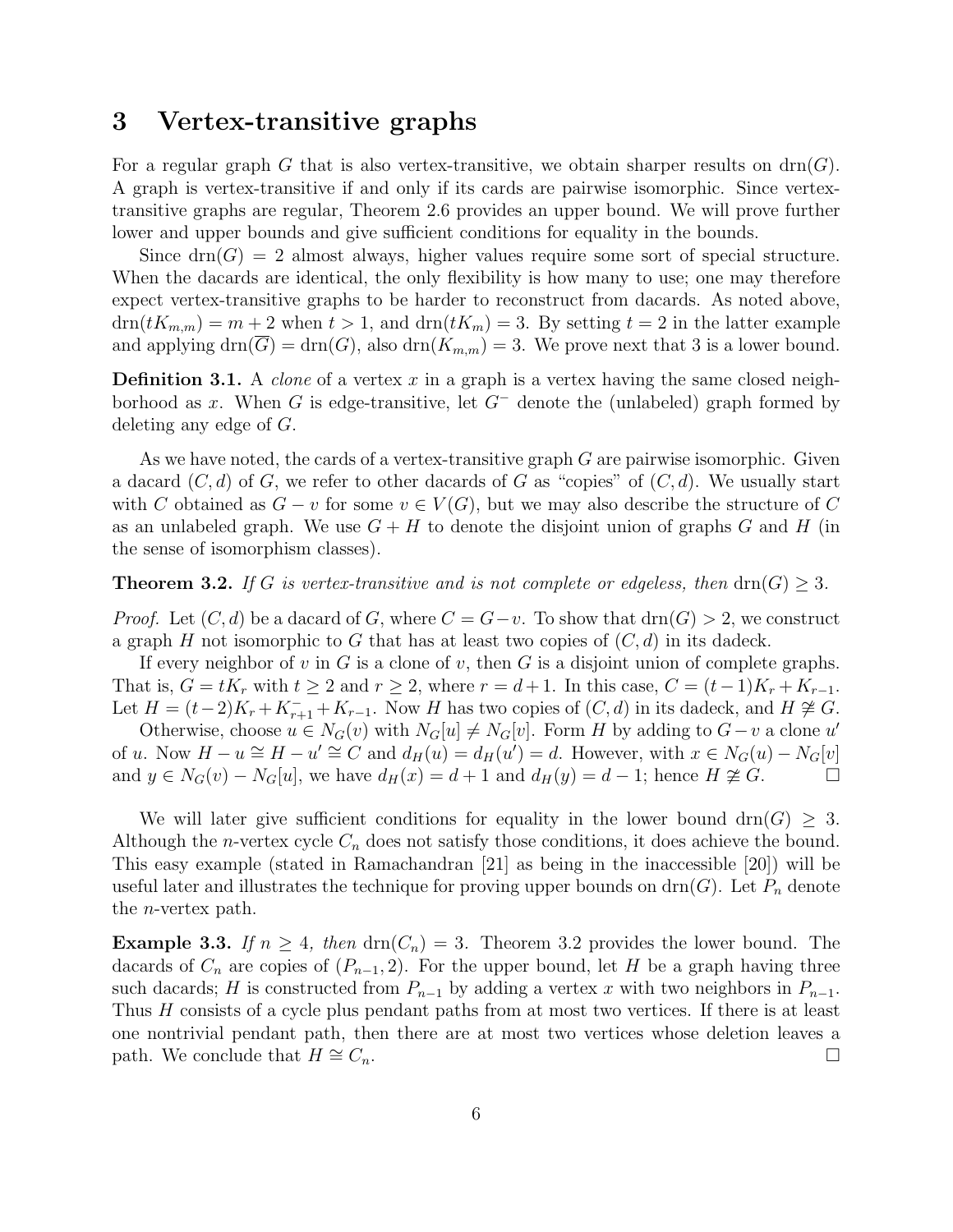Since  $\text{dm}(tK_{m,m}) = m + 2$  when  $t > 1$ , Theorem 3.2 can be arbitrarily weak. We extend that example, computing  $\text{dm}(G)$  on a more general family of vertex-transitive graphs that contains both  $tK_{m,m}$  and some connected graphs;  $tK_{m,m}$  arises when the base graph is  $tK_2$ .

**Definition 3.4.** An *expansion* of a base graph  $G$  is a graph  $H$  obtained by replacing each vertex of  $G$  with an independent set such that two vertices of  $H$  are adjacent if and only if the vertices of G they replaced were adjacent. The m-fold expansion  $G^{(m)}$  is the expansion of G in which each vertex expands into an independent set of size  $m$ . A twin of a vertex  $v$ is a vertex having the same open neighborhood as v. A twin-set in a graph is a maximal vertex subset consisting of vertices with identical open neighborhoods.

A twin-set in a graph is an independent set, while a set of clones is a clique.

Theorem 3.5. Let G be a vertex-transitive graph that is not a complete graph and has no twins. If  $m \geq 2$ , then  $drn(G^{(m)}) = m + 2$ .

*Proof.* Let  $V(G) = \{v_1, \ldots, v_n\}$ . In  $G^{(m)}$ , each vertex  $v_i$  of G becomes an independent set  $V_i$ . Vertices in  $V_i$  have the same neighborhood, but vertices in distinct such sets have different neighborhoods, since G has no twins. Hence  $V_1, \ldots, V_n$  are the twin-sets in G. If G is k-regular (and vertex-transitive), then  $G^{(m)}$  is km-regular and vertex-transitive, and its twin-sets have size m. Every vertex neighborhood in  $G^{(m)}$  is a union of twin-sets.

Lower bound. Since G is not complete, it has nonadjacent vertices  $v_i$  and  $v_j$ . Fix  $x \in V_i$ , and let  $C = G^{(m)} - x$ . Construct H by adding to  $G^{(m)} - x$  a vertex u with neighborhood  $N(V_i)$ ; this makes  $V_i \cup \{u\}$  a twin-set in H. Since  $x \notin N(V_i)$ , we have  $d_H(u) = km$ . In  $G^{(m)}$ every set of  $m + 1$  vertices contains two with distinct neighborhoods, but in H the  $m + 1$ vertices in  $V_j \cup \{u\}$  have the same neighborhood. Hence  $H \not\cong G^{(m)}$ , but the  $m+1$  dacards for  $V_j \cup \{u\}$  in H are copies of  $(C, km)$ . Thus  $drn(G^{(m)}) \ge m+2$ .

Upper bound. Again let  $C = G^{(m)} - x$  for some  $x \in V(G^{(m)})$ . Since  $m \geq 2$ , there are n twin-sets and n distinct vertex neighborhoods in C; one twin-set has size  $m-1$ , and the others have size m. Let H be a graph having  $m + 2$  dacards that are copies of  $(C, km)$ . Let u be a vertex of H yielding one such dacard, and let U be the twin-set of size  $m-1$  in  $H-u$ . Since  $|U| = m - 1$ , among the vertices yielding this dacard is a vertex v not in U. Since the twin-set containing v has size m in  $H - u$ , in  $H - \{u, v\}$  there remain n distinct twin-sets.

If  $N_{H-v}(u)$  is not a vertex neighborhood in  $H - \{u, v\}$ , then replacing u shows that  $H - v$ has more than n distinct vertex neighborhoods, which contradicts  $H - v \cong C$ . Thus  $N_{H-v}(u)$ is a vertex neighborhood in  $H - \{u, v\}$ , which means that  $H - v$  is obtained from  $H - \{u, v\}$ by augmenting one twin-set  $T$  to form  $T'$ .

If  $T \neq U$ , then H is an expansion of G having twin-sets of sizes  $m+1$ ,  $m-1$ , and the rest of size m. Deleting a vertex from  $H$  so that the resulting twin-sets have the same sizes as in C requires deleting a vertex of T'. Since  $|T'| = m+1$ , the dacard  $(C, km)$  cannot occur  $m+2$ times for H. We conclude that  $T = U$  and  $H \cong G^{(m)}$ , which implies  $\text{drn}(G^{(m)}) \leq m + 2$ .  $\Box$ 

In a vertex-transitive graph, the twin-sets all have the same size.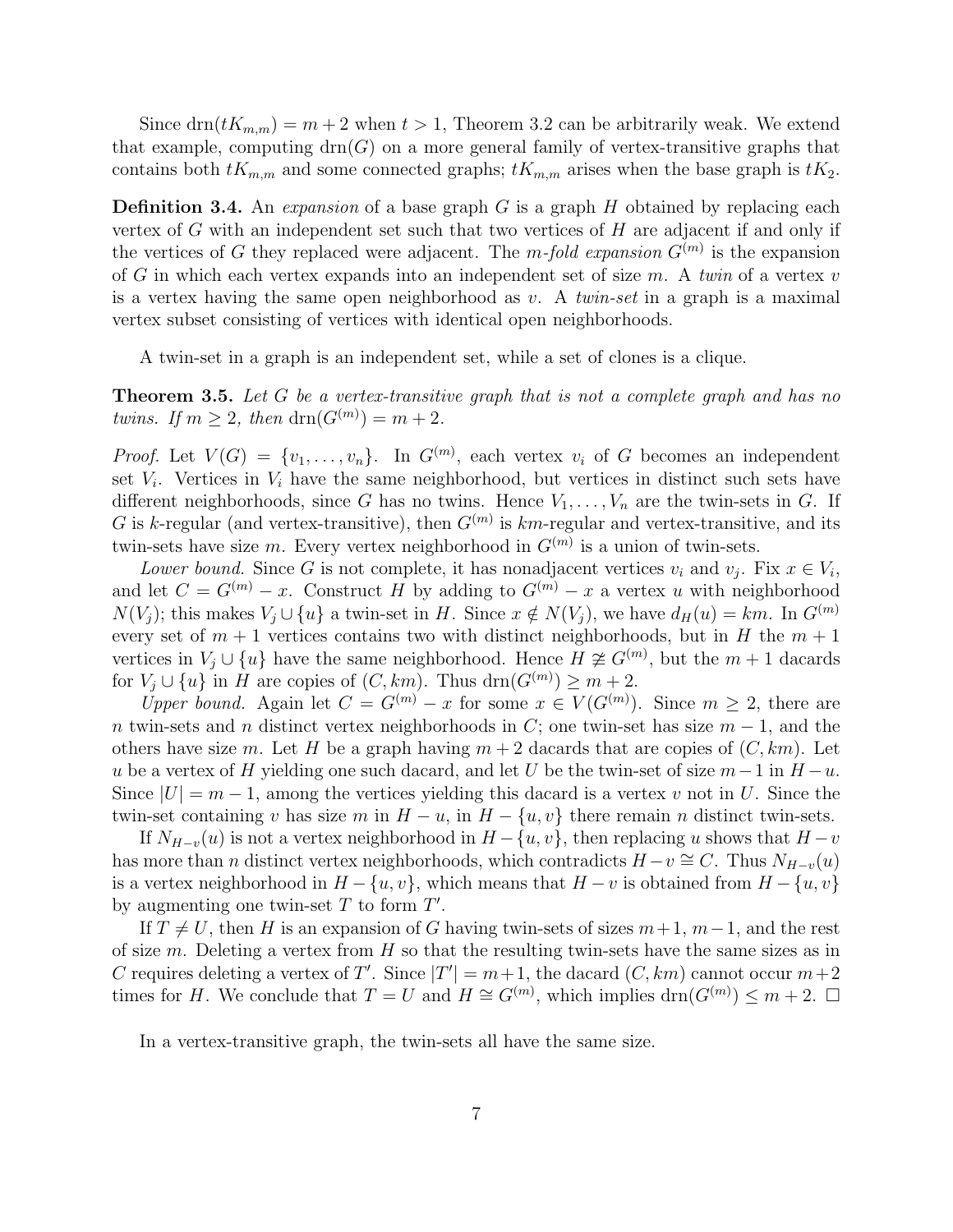**Corollary 3.6.** If G is a vertex-transitive graph other than a complete multipartite graph, then  $\text{drn}(G^{(m)}) = rm + 2$  for every  $m \geq 2$ , where r is the size of each twin-set in G.

*Proof.* Collapsing the twin-sets of G into single vertices yields a vertex-transitive graph  $G_0$ having no twins, and  $G = G_0^{(t)}$  $\binom{U}{0}$ . Since G is not a complete multipartite graph,  $G_0$  is not a complete graph. Hence Theorem 3.5 applies to  $G_0$ , and  $\text{drn}(G^{(m)}) = \text{drn}(G_0^{(rm)})$  $\binom{(rm)}{0}$  =  $rm+2. \square$ 

We next study sharpness in the lower bound of Theorem 3.2. We give a sufficient condition for  $\text{drn}(G) = 3$  in the family of vertex-transitive graphs and show that hypercubes and some other graphs satisfy it.

**Definition 3.7.** A vertex-transitive graph G with card C is *coherent* if for all  $x, y \in V(G)$ , the only way to form a graph isomorphic to C by adding a new vertex z to  $G - \{x, y\}$  is to make z adjacent to  $N_{G-y}(x)$  or  $N_{G-x}(y)$ .

Coherence prevents the deletion of vertices x and y from  $G$  in such a way that a graph isomorphic to the card C can be recreated by adding a vertex adjacent to some subset of  $N_G(x) \cup N_G(y)$  other than the full neighborhood of x or y.

**Theorem 3.8.** Let G be a vertex-transitive graph that is not complete or edgeless. If G is coherent and has no clones or twins, then  $dr(n) = 3$ .

*Proof.* Let k be the degree of each vertex in G, and let  $C = G - x$ . Given the lower bound in Theorem 3.2, it suffices to show that if some graph H has vertices  $u, v$ , and  $w$  of degree k whose deletion yields cards isomorphic to C, then  $H \cong G$ .

Let S be the set of vertices of degree  $k-1$  in  $H-u$ . Since  $H-u \cong C = G - x$ , we may name the vertices of  $H - u$  so that  $H - u = G - x$  yielding  $N_G(x) = S$ . Now  $H - \{u, v\} = G - \{x, v\}.$  The card  $H - v$  is obtained by adding u and appropriate edges to  $H - \{u, v\}$ ; doing this adds u and appropriate edges to  $G - \{x, v\}$  to produce a graph isomorphic to C. By coherence,  $N_{H-v}(u)$  is  $N_{G-v}(x)$  or  $N_{G-x}(v)$ .

If  $N_{H-v}(u) = N_{G-v}(v)$ , then  $|N_H(u) \cap N_H(v)|$  is  $k-1$  or k, depending on whether  $v \in N_G(x)$ . Since  $d_H(u) = k$ , this makes u and v clones or twins in H and hence also in  $H - w$ . Since  $H - w \cong C = G - x$ , adding a vertex x' and appropriate edges to  $H - w$ yields a graph isomorphic to G. Since  $d_{H-w}(u) = d_{H-w}(v)$  and G is regular, x' must be made adjacent to neither or both of  $\{u, v\}$ . Now u and v are clones or twins in a graph isomorphic to G, which is forbidden.

Thus 
$$
N_{H-v}(u) = N_{G-v}(x)
$$
. Since  $d_H(u) = d_G(x)$ , we have  $N_H(u) = S$  and  $H \cong G$ .  $\square$ 

Although  $tK_{m,m}$  and  $tK_m$  are coherent,  $tK_{m,m}$  has twins and  $tK_m$  has clones. Since  $dr \, dr = 3$ , the condition in Theorem 3.8 is not a necessary condition. Similarly, the cycle  $C_n$  has no clones or twins and satisfies  $\text{drn}(C_n) = 3$  (Example 3.3), but it is not coherent for  $n \geq 6$ . For vertices x and y separated by distance at least 3 in  $C_n$ , adding adding a vertex adjacent to one neighbor of each of  $\{x, y\}$  in distinct components of  $C_n - \{x, y\}$  is an "incoherent" way to obtain the card  $P_{n-1}$ .

Thus Theorem 3.8 does not apply to these graphs. Before applying it to other graphs, we show that coherence is preserved by repeated disjoint union.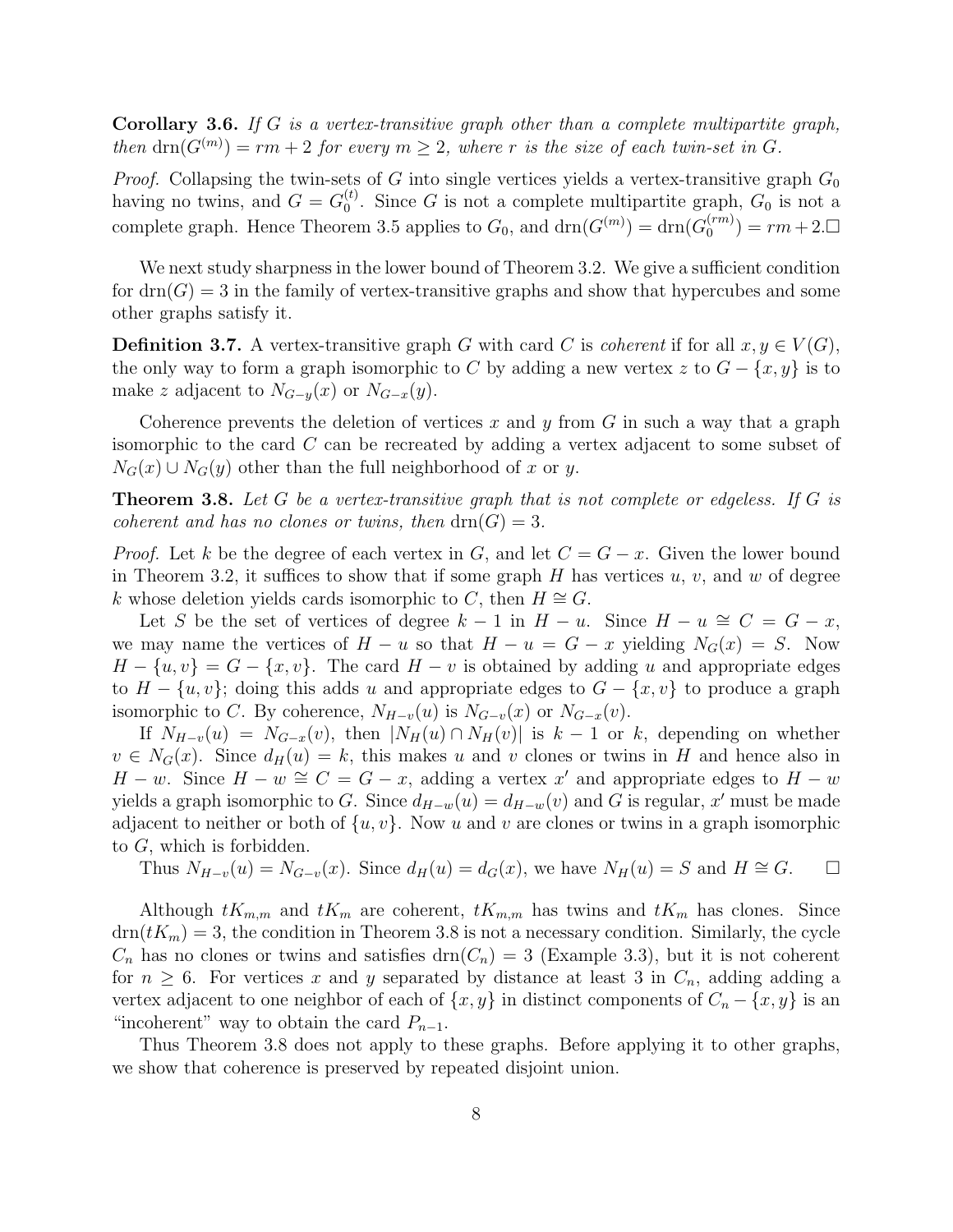#### Proposition 3.9. If G is a coherent connected vertex-transitive graph, then tG is coherent.

*Proof.* Every connected vertex-transitive graph is 2-connected. If x and y lie in the same component of  $tG$ , then the needed property follows from the coherence of  $G$ . If they do not, then what remains of each of those components is connected, since  $G$  is 2-connected. Thus a vertex added to turn  $tG - \{x, y\}$  into a graph isomorphic to a card of tG must restore one of the components of  $G$ , which requires it to be adjacent to the neighborhood of the vertex deleted from that component.

We apply coherence to several natural examples.

**Example 3.10.** If G is the Petersen graph, then  $\text{drn}(G) = 3$ . Nonadjacent vertices in G have exactly one common neighbor, and adjacent vertices have none; hence G has no twins or clones. It therefore suffices to check coherence. Let  $C$  be a card. There are only two types of vertex pairs in G; adjacent or nonadjacent.

Deleting adjacent vertices x and y leaves four vertices with degree 2. Any two of them that had no common neighbor in  $\{x, y\}$  have a common remaining neighbor. Adding a vertex adjacent to both of them creates a 4-cycle and hence cannot form C.

Deleting nonadjacent vertices x and y leaves one vertex w with degree 1 and four vertices with degree 2 that induce  $2K_2$ . A vertex added to form C must be adjacent to w and to one vertex from each edge of this  $2K_2$ . To avoid creating a 4-cycle, only two of the four such choices are allowable, and these yield the vertex neighborhoods of x and y.  $\square$ 

We next consider the k-dimensional hypercube  $Q_k$ , the graph with vertex set  $\{0,1\}^k$  in which two vertices are adjacent if and only if they differ in exactly one coordinate. From the definition, vertices at distance 2 in  $Q_k$  have exactly two common neighbors.

#### **Theorem 3.11.** If  $k \geq 2$ , then  $\text{drn}(Q_k) = 3$ .

*Proof.* The lower bound follows from Theorem 3.2. Since  $Q_2 \cong K_{2,2}$ , we have  $\text{drn}(Q_2) = 3$ , so we may assume  $k \geq 3$ . Since  $Q_k$  has no clones or twins, it suffices by Theorem 3.8 to show that  $Q_k$  is coherent. Let C be a card of  $Q_k$ . Given  $x, y \in V(Q_k)$ , let  $F = Q_k - \{x, y\}$ , and let  $S = N_{Q_k-y}(x)$  and  $S' = N_{Q_k-x}(y)$ . Let z be a vertex added to F to obtain a graph C' isomorphic to C; we must show that  $N_{C'}(z) \in \{S, S'\}.$ 

The vertex z cannot have neighbors in both partite sets of  $F$ , since  $C$  is bipartite. Also it has no neighbor with degree k in F, since  $\Delta(C) \leq k$ . Hence  $N_{C'}(z) \in \{S, S'\}$  when x and y lie in opposite partite sets.

Now consider x and y in the same partite set. Since  $\delta(C) = k - 1$  and  $\Delta(C) = k$ , we have  $S \cap S' \subseteq N_{C'}(z) \subseteq S \cup S'$ . If  $N_{C'}(z) \notin \{S, S'\}$ , then z has neighbors in both  $S - S'$  and  $S' - S$ . Since  $d_{C'}(z) = k = |S| = |S'|$ , there also exist  $w \in S - S'$  and  $w' \in S' - S$  outside  $N_{C'}(z)$ . Now  $d_{C'}(w) = d_{C'}(w') = k - 1$ . Since  $C' \cong C$ , adding to  $C'$  a vertex adjacent to all vertices of degree  $k-1$  produces a graph  $Q'$  isomorphic to  $\tilde{Q}_k$ . Since  $d_{Q'}(w, w') = 2$ , these vertices have two common neighbors in  $Q'$ , and only one remains in C'. Since  $w, w' \notin N_{C'}(z)$ , the common neighbor lies in F. However, since  $F = Q_k - \{x, y\}$ , the distance between w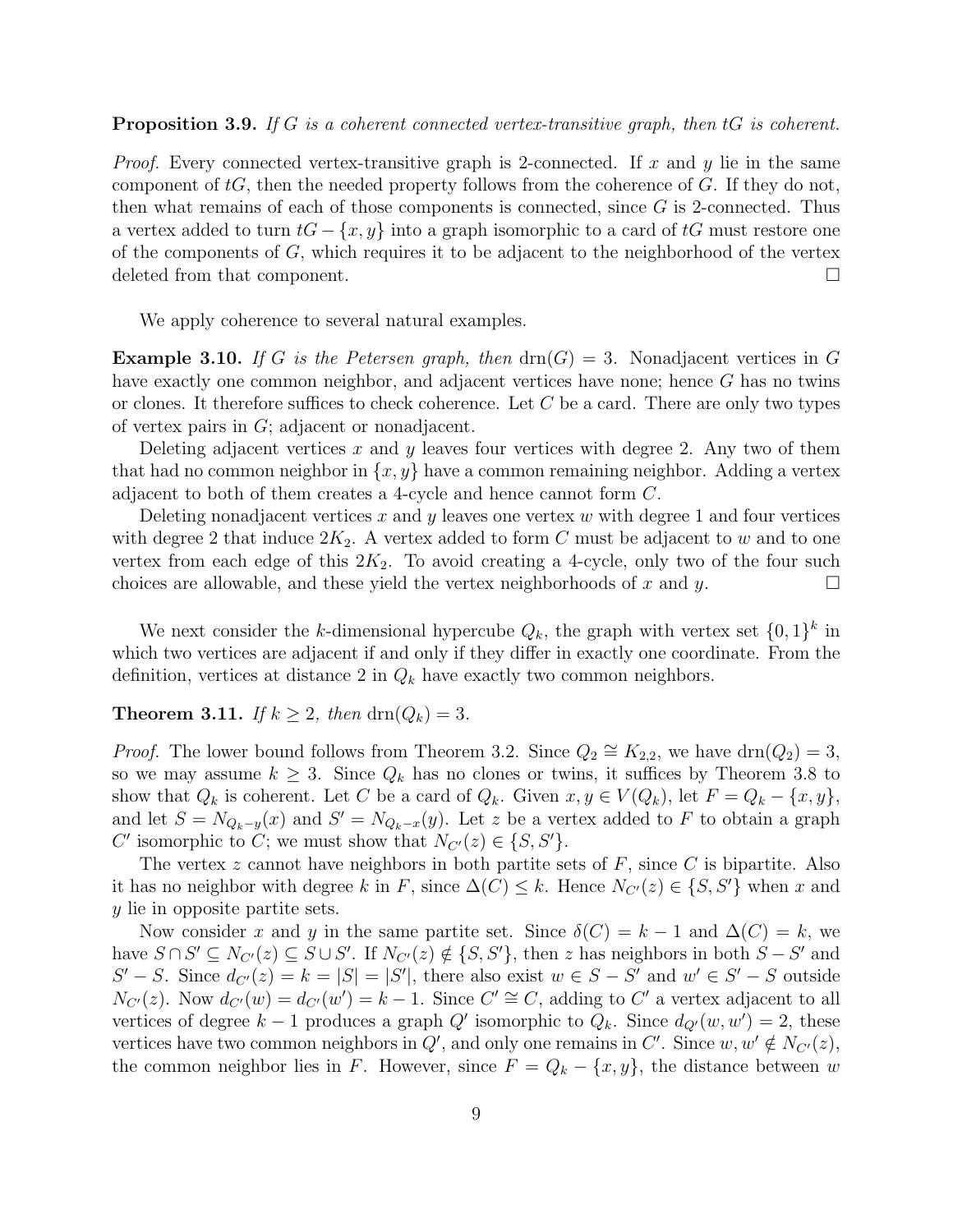and w' as vertices of  $Q_k$  is 2. Since  $w \in S - S'$  and  $w' \in S' - S$ , neither x nor y is a common neighbor of w and w'. Hence w and w' still have two common neighbors in  $F$ . The contradiction yields  $N_C(z) \in \{S, S'\}.$ 

The cartesian product  $G \Box H$  of graphs G and H is the graph with vertex set  $V(G) \times V(H)$ such that  $(u, v)$  and  $(u', v')$  are adjacent precisely when  $u = u'$  and  $vv' \in E(H)$  or when  $v = v'$  and  $uu' \in E(G)$ . The hypercube  $Q_k$  is the cartesian product of k factors isomorphic to  $K_2$ . We have not generalized Theorem 3.11 to all cartesian products of complete graphs but can prove it for  $K_k \Box K_2$ . A k-clique in a graph is a set of k pairwise adjacent vertices.

#### **Theorem 3.12.** If  $k \geq 2$ , then drn $(K_k \square K_2) = 3$ .

*Proof.* Again the lower bound is from Theorem 3.2. Since  $K_2 \Box K_2 = C_4$ , Example 3.3 yields  $\text{drn}(K_2 \Box K_2) = 3$ . Since the complement of  $K_3 \Box K_2$  is  $C_6$ , and always  $\text{drn}(G) = \text{drn}(G)$  by Lemma 2.3, Example 3.3 also yields  $\text{drn}(K_3 \square K_2) = 3$ .

Hence we may assume that  $G \cong K_k \square K_2$  with  $k \geq 4$ . Let C be a card of G. Since G has no clones or twins, by Theorem 3.8 it suffices to show that G is coherent. Given  $u, v \in V(G)$ , let  $F = G - \{u, v\}$ , and let  $S = N_{G-v}(u)$  and  $S' = N_{G-u}(v)$ . Let z be a vertex added to F to form a graph C' isomorphic to C; we need  $N_{C'}(z) \in \{S, S'\}$ . Let A and B be the two k-cliques in  $G$ . Note that  $G$  is k-regular. By symmetry, we have two cases.

Case 1:  $u, v \in A$ . Vertices remaining in A have degree  $k-2$  in F, and the neighbors of u and v in B have degree  $k-1$  in F. Since  $\delta(C) = k-1$  and  $\Delta(C) = k$ , we conclude that  $N_{C'}(z)$  contains all of  $A - \{u, v\}$  and the neighbor of u or v in B. Hence  $N_{C'}(z) \in \{S, S'\}.$ 

Case 2:  $u \in A$ ,  $v \in B$ . Since  $k \geq 4$ , the only  $(k-1)$ -cliques in F are  $A - u$  and  $B - v$ . Since C has a k-clique, z must be adjacent to all of  $A - u$  or  $B - v$ . Since C has exactly k vertices of degree  $k-1$ , z has no other neighbor if  $uv \in E(G)$  and is adjacent to the remaining vertex of degree  $k-2$  in F if  $uv \notin E(G)$ . In either case,  $N_{C'}(z) \in \{S, S'\}.$  □

Similar arguments can be made for other families of vertex-transitive graphs. For example,  $\text{drn}(C_k \Box K_2) = 3$  for  $k \geq 3$ .

Question 3.13. Which vertex-transitive graphs are coherent? Which vertex-transitive graphs have coherent cartesian products with  $K_2$ ?

### 4 Trees

When G is not vertex-transitive, the problem of determining  $\text{drn}(G)$  becomes harder in two ways, because there are more choices of r-sets of dacards. To prove drn( $G$ )  $\leq r$ , we must find such a set that determines  $G$ ; for vertex-transitive graphs there was only one choice. This increases the difficulty of finding the proof but not necessarily its length. To prove  $\text{dm}(G) \geq r$ , on the other hand, the larger family of  $(r-1)$ -sets of dacards does increase the length of proof, because we must ensure for every choice of  $r-1$  dacards of G that some graph not isomorphic to G also has those dacards.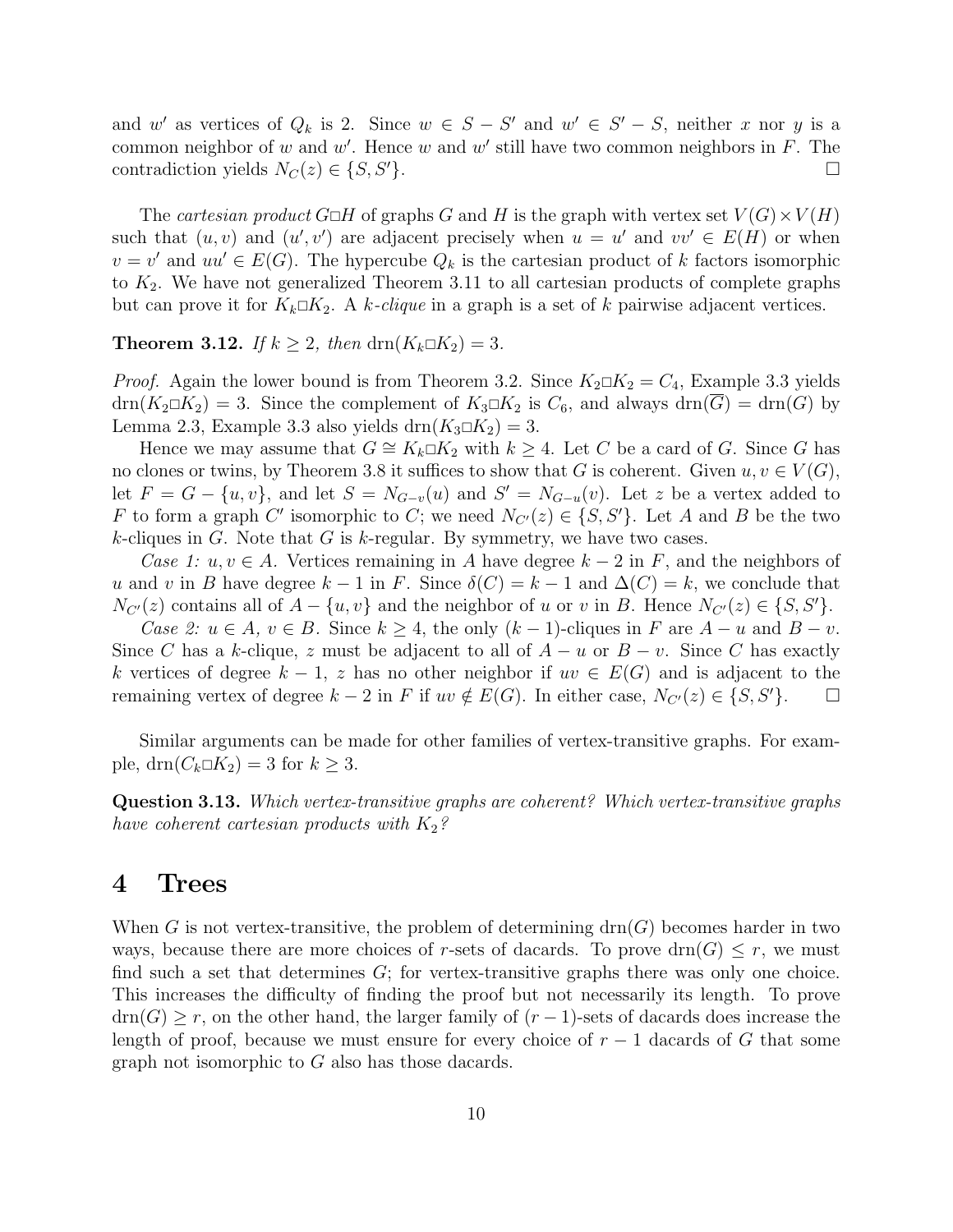With this in mind, we turn next to the study of trees. We conjectured in Section 1 that only finitely many trees other than stars fail to have degree-reconstruction number 2 (Prince [17] proved the weaker statement that  $\text{drn}(T) = 2$  for almost every tree T). Since Corollary 2.5 implies that stars are the only trees determined by one dacard, we do not encounter the difficulty of proving lower bounds, and the task is only to provide for each tree a pair of dacards that determine it.

We noted in Section 1 that the recent results of Welhan [23] do this for trees with no vertices of degree 2. In the remainder of this paper we prove it for caterpillars, which may have many such vertices.

Reconstructing a tree includes showing that every reconstruction of the given cards (or dacards) is a tree. We noted in Section 1 that a dacard  $(G - v, 1)$  in which  $G - v$  is a tree forces G to be a tree. Since we will reconstruct from two dacards, it is useful also to have a condition on two dacards that forces every reconstruction to be a tree.

**Lemma 4.1.** Let G be a graph with dacards  $(F, 2)$  and  $(F', 2)$ . If F and F' are forests with two components, and the components of  $F$  do not have the same sizes as those of  $F'$ , then G is a tree.

*Proof.* Among the four trees in  $F$  and  $F'$ , by symmetry we may assume that the largest is in  $F'$ . By the hypothesis, those in  $F$  are strictly smaller. If  $G$  is not a tree, then  $G$  arises from  $F$  by adding a vertex adjacent to two vertices in the same component of  $F$ . Now  $G$ has no induced subtree as large as the larger tree in  $F'$ , contradicting that  $F'$  is a card.  $\Box$ 

The condition of distinct sizes is important. For example,  $P_n$  has two copies of the dacard  $(P_a+P_{n-1-a}, 2)$  with  $a < n/2$ . When  $n \geq 4$ , the graph  $P_a+C_{n-a}$  is a non-tree reconstruction from these two dacards. (Recall that  $G + H$  denotes the disjoint union of G and H.)

Armed with Lemma 4.1, we start by proving  $\text{drn}(P_n) \leq 2$ . We need this when proving the bound for more general families of caterpillars, because some of the general arguments that work for those families are not valid for the special case of paths. In particular, we may want to use a dacard from a leaf, but that does not work for paths.

**Proposition 4.2.** If  $n \geq 4$ , then  $\text{dm}(P_n) \leq 2$ , and only  $\epsilon$  pairs of dacards determine  $P_n$ , where  $\epsilon = 1$  when n is even and  $\epsilon = 2$  when n is odd.

*Proof.* For  $n = 4$ , we use dacards  $(P_3, 1)$  and  $(P_1 + P_2, 2)$ . The first forces every reconstruction to be a tree. Hence the vertex missing from the second has a neighbor in each component, and  $P_4$  is the only reconstruction. (When two copies of the same dacard are used,  $K_{1,3}$  or  $P_1 + K_3$  is an alternative reconstruction.)

For  $n \geq 5$ , the dacards  $(P_{n-1}, 1)$  and  $(P_a + P_{n-1-a}, 2)$  do not determine  $P_n$  for any a (except  $a = 2$  when  $n = 5$ ), since the tree formed by appending one edge to  $P_{n-1}$  at an appropriate place shares these dacards. Consider the dacards  $(P_a+P_{n-1-a}, 2)$  and  $(P_b+P_{n-1-b}, 2)$ , where  $1 \le a \le b \le \lfloor (n-1)/2 \rfloor$ . We have noted the alternative reconstruction  $P_a + C_{n-a}$  when  $a = b$ , so consider  $a < b$ . Let G be a graph having these dacards corresponding to vertices u and v, respectively. By Lemma 4.1,  $G$  is a tree.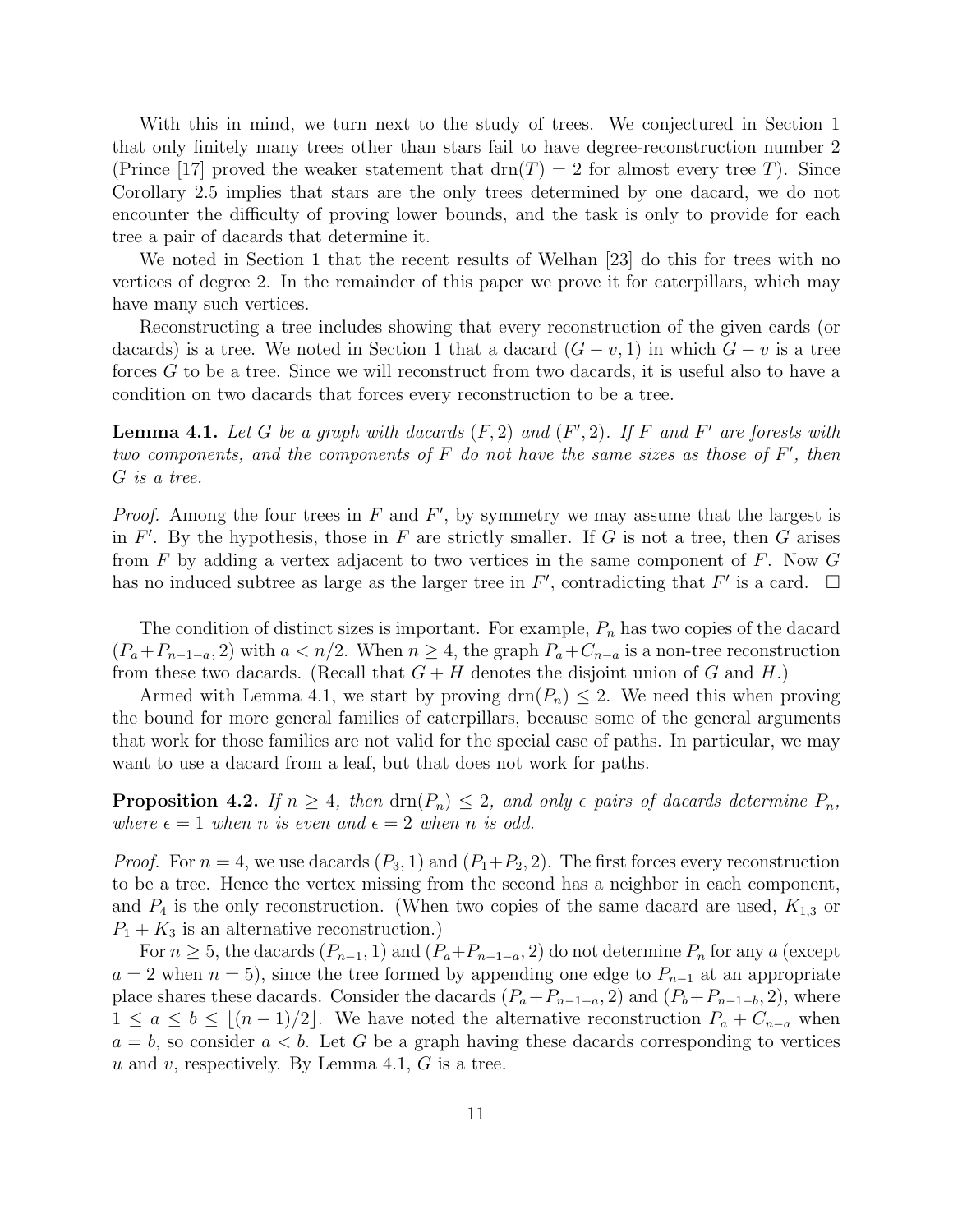If G is not a path, then the dacards imply that G has a vertex w of degree 3, and every such vertex is adjacent to both  $u$  and  $v$ . Hence  $G$  consists of three paths emanating from w. If  $a + b \leq n - 4$ , then making the paths from w through u and v have lengths  $a + 1$  and  $b+1$  provides an alternative reconstruction, since there remains a vertex for the third path.

With  $a < b \leq \lfloor (n-1)/2 \rfloor$ , we have  $a + b \leq n-3$  when n is even,  $a + b \leq n-2$  when n is odd. If  $a + b \geq n - 3$ , then there do not remain enough vertices to give w a third neighbor, so the alternative reconstruction does not exist. Hence the unique reconstruction is  $P_n$  for  $b = |(n-1)/2|$  and  $a = b-1$ , and also for  $b = (n-1)/2$  and  $a = b-2$  when n is odd.  $\square$ 

We considered all pairs of dacards, instead of just presenting one pair that works, in order to emphasize that our later general arguments fail for  $P_n$ ; it must be treated separately.

For the desired bound  $\text{dm}(T) \leq 2$  for trees, we actually know of only two exceptions, the trees  $H_1$  and  $H_2$  in Figure 1.



Figure 1: Two trees requiring three dacards.

**Example 4.3.**  $\text{drn}(H_1) = 3$ . Since Myrvold [15] proved that every tree with at least three vertices other than  $P_4$  has reconstruction number 3 (in fact,  $rn(P_4) = 4$ ), the observation that always  $\text{drn}(G) \leq \text{rn}(G)$  provides the upper bound.

For the lower bound, we show that any two dacards of  $H_1$  are dacards for another graph. Each dacard is a copy of  $(P_3 + 2K_1, 3)$  or  $(S, 1)$ , where S arises from  $K_{1,3}$  by subdividing one edge. There are three ways to take two dacards; two of the first, two of the second, and one of each. For these three cases, respectively, other graphs having the same two dacards are the graph obtained from  $2K_1 + K_4$  by deleting one edge, the tree obtained from  $K_{1,4}$  by subdividing one edge, and the tree obtained from  $K_{1,3}$  by subdividing one edge twice.  $\Box$ 

The argument for  $H_2$  is similar but longer, since it has three types of dacards. We omit it, since our goal is to prove that  $H_1$  is the only caterpillar T such that  $\text{drn}(T) > 2$ .

In the remainder of this section, we develop a sufficient condition for  $\text{drn}(T) \leq 2$  when T is a tree (Theorem 4.6). This will help in the proof for caterpillars, because we will not need to select dacards explicitly for caterpillars satisfying this condition.

The weight  $w(u)$  of a vertex u in a tree T is the maximum number of vertices in a single component of  $T - u$ ; all leaves in an n-vertex tree have weight  $n - 1$ . A centroid of a tree is a vertex of minimum weight. Myrvold [15] used centroids extensively in studying the reconstruction number of trees. To keep our presentation self-contained, we include short proofs of some elementary observations.

**Lemma 4.4** ([15]). An n-vertex tree T has one centroid or two adjacent centroids. It has one when the minimum vertex weight is less than  $n/2$ , two when it equals  $n/2$ .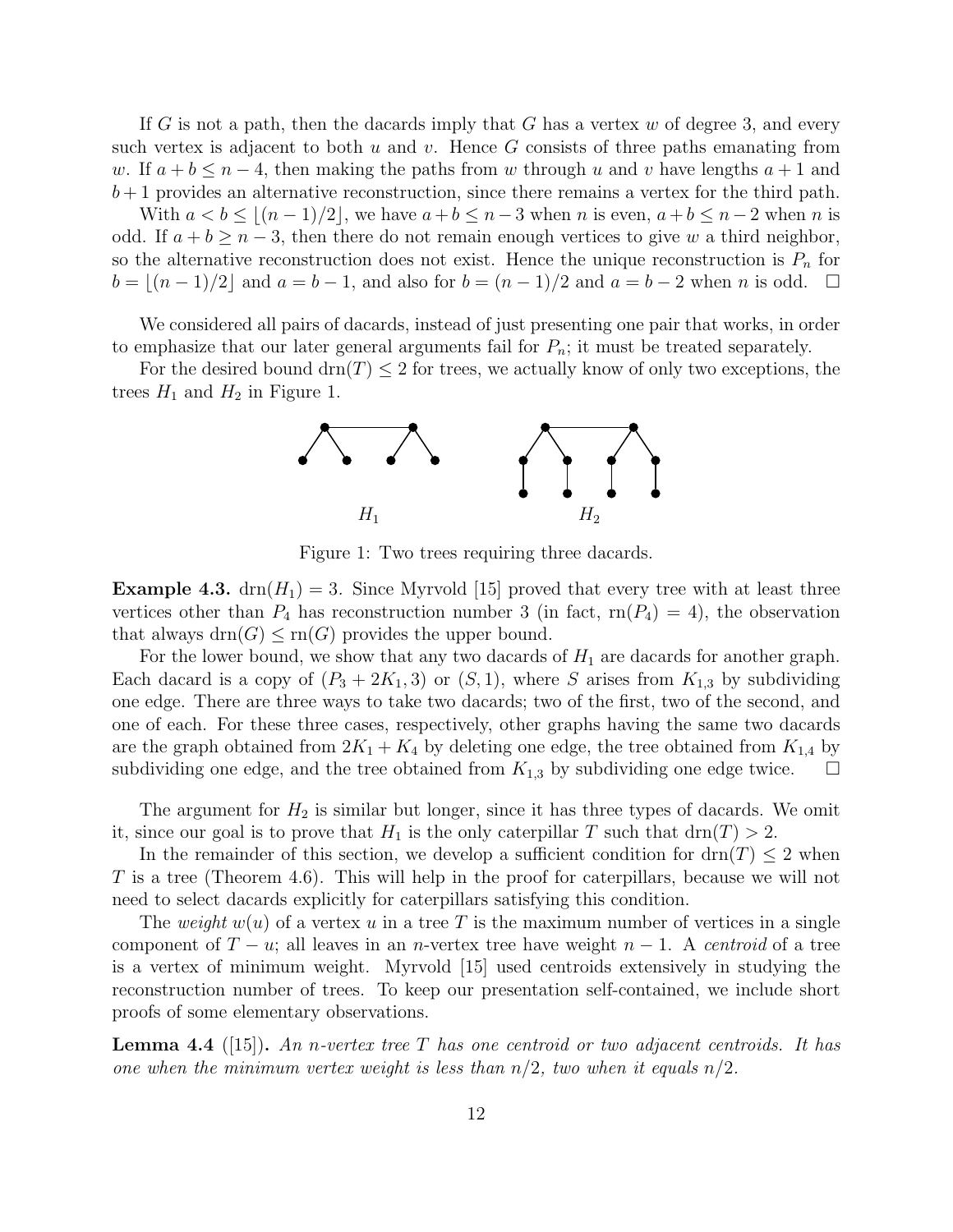*Proof.* If  $w(v) > n/2$ , then the neighbor of v in the largest component of  $T - v$  has smaller weight, so centroids have weight at most  $n/2$ .

If  $w(v) < n/2$ , then the neighbor of v in each component of  $T - v$  has weight greater than  $n/2$ , as do all other vertices of those components, so v is the only centroid.

If  $w(v) = n/2$ , then the neighbor of v in the largest component of  $T - v$  also has weight  $n/2$ , and all other vertices have larger weight.

A tree is *unicentroidal* or *bicentroidal* when it has one or two centroids, respectively.

**Lemma 4.5** ([15]). Let v be the centroid in a unicentroidal tree T. If  $\ell$  is a leaf in T, then v is a centroid in  $T - \ell$ .

*Proof.* Let T have n vertices. By Lemma 4.4,  $w(v) < n/2$ . The weight of v in  $T - \ell$  is at most  $(n-1)/2$ , since deleting  $\ell$  just reduces one component of  $T - v$ . By Lemma 4.4, v is a centroid in  $T - \ell$ .

**Theorem 4.6.** If T is a unicentroidal tree having a leaf  $\ell$  adjacent to the centroid, and  $T - \ell$ is unicentroidal, then  $\text{drn}(T) \leq 2$ .

*Proof.* Let  $T' = T - \ell$ , and let  $\hat{T}$  be the card obtained by deleting the centroid of T. We use the dacards  $(T', 1)$  and  $(\hat{T}, d)$ . Note that  $\ell$  is an isolated vertex in  $\hat{T}$ . By Lemma 4.5, the degree of the centroid in  $T'$  is  $d-1$ .

Let G be a graph having these dacards, from vertices  $u$  and  $v$ , respectively. By the first dacard, G is a tree. Lemma 4.4 and the sizes of components in  $\hat{T}$  then make G unicentroidal with centroid v. By Lemma 4.5, v is also the centroid in  $T'$ . Thus v has degree  $d-1$  in T', and  $\hat{T}$  has d components (including an isolated vertex), so G arises from T' by adding u adjacent to the centroid. Hence  $G \cong T$ .

## 5 Caterpillars of special form

To show that drn(T)  $\leq$  2 when T is a caterpillar other than  $H_1$ , we find for each such caterpillar two dacards that determine it. There is a particular choice of two dacards that generally works (generated by a particular leaf and its neighbor), but this choice fails for paths. The general choice also fails for several other classes of caterpillars. In this section we find special pairs of dacards to permit reconstruction for caterpillars in these classes. These choices also fail for paths, which is why we treated paths separately.

This approach of successively excluding special subfamilies until a general argument handles the remaining graphs in the desired family is typical of reconstruction arguments. It is the method in the original proof by Kelly [8] of reconstructibility of trees. It may be that caterpillars themselves similarly form a special class whose exclusion permits a general argument for reconstructibility of trees from two dacards.

The *skeleton* of a tree T is the subtree obtained by deleting all leaves from T. Caterpillars are the trees whose skeletons are paths, and the skeleton of a caterpillar is called its spine.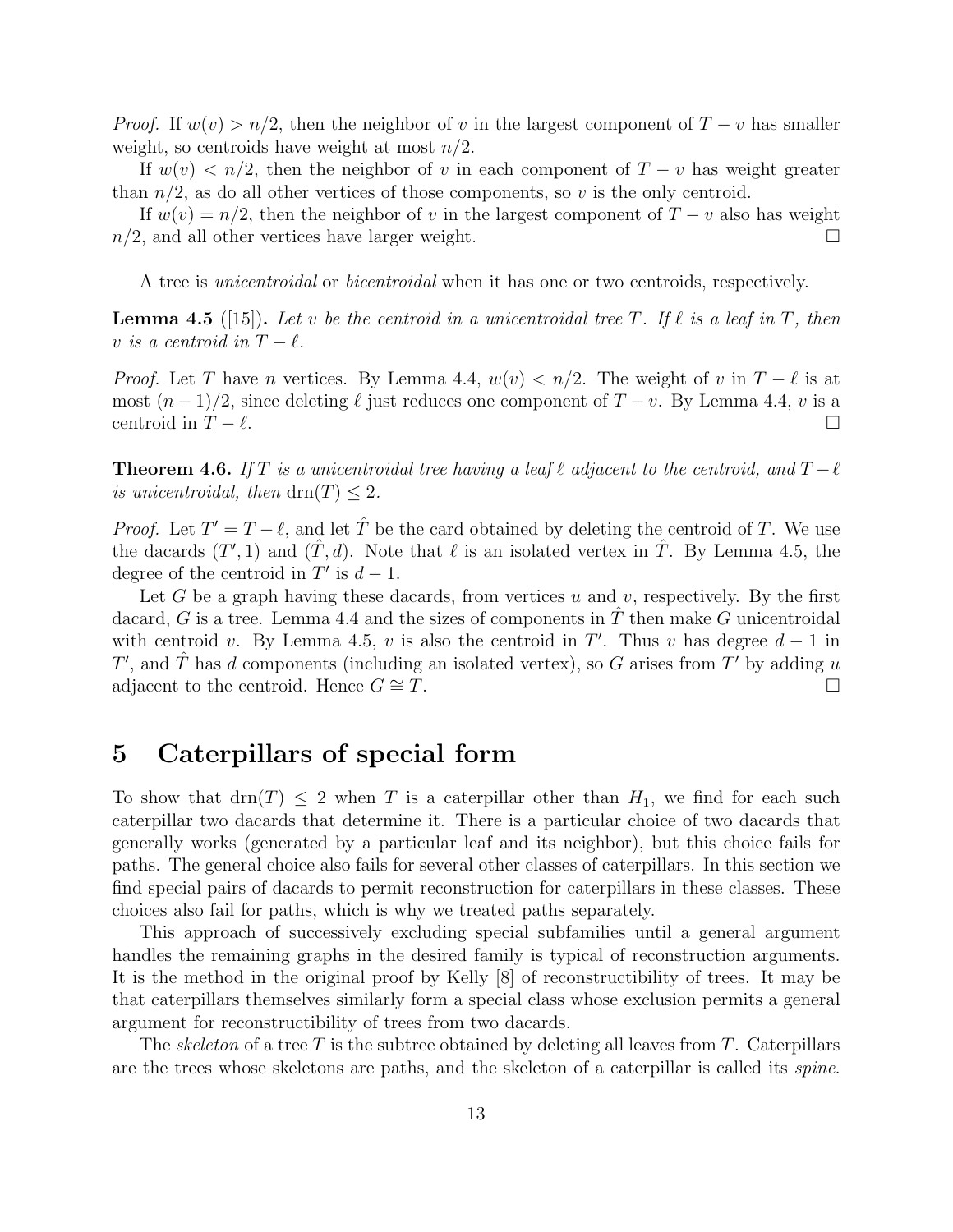We use  $\langle v_1, \ldots, v_s \rangle$  to denote a path with vertices  $v_1, \ldots, v_s$  in order. We use  $C(a_1, \ldots, a_s)$  to denote a caterpillar with spine  $\langle v_1, \ldots, v_s \rangle$  formed by attaching  $a_i$  leaf neighbors to  $v_i$  for each  $i \in \{1, \ldots, s\}$ . We call  $(a_1, \ldots, a_s)$  the spine list. Note that  $C(a_1, \ldots, a_s) \cong C(a_s, \ldots, a_1)$ and that always  $a_1$  and  $a_s$  are both positive. Where convenient, we denote a repeated string in this notation by enclosing it in parentheses and writing its multiplicity as an exponent. For example,  $C(a, b, c, d, b, c, d, b, c, d, e, f) = C(a, (b, c, d)^3, e, f)$ .

Our aim in this section is to prove that  $\text{drn}(T) \leq 2$  when T is a caterpillar having the form  $C(1, 0, a_3, \ldots, a_{s-2}, 0, 1)$ . Note that every path has this form. We begin with a technical lemma that will restrict the form of caterpillars with special symmetry properties. A palindrome is a list unchanged under reversal.

**Lemma 5.1.** Let  $B = (b_1, \ldots, b_s)$ . If  $(b_1, \ldots, b_s)$  and  $(b_3, \ldots, b_s)$  are palindromes, then either B is constant, or s is odd and B alternates two values. If  $(b_1, \ldots, b_{s-1})$  and  $(b_2, \ldots, b_s)$  are palindromes, then either B is constant, or s is even and B alternates two values.

*Proof.* In the first case, alternating use of the palindrome requirements for  $(b_1, \ldots, b_s)$  and  $(b_3, \ldots, b_s)$  yields  $b_1 = b_s = b_3 = b_{s-2} = b_5 = b_{s-4} = \cdots$ , and similarly  $b_2 = b_{s-1} = b_4 = b_6$  $b_{s-3} = b_6 = b_{s-5} = \cdots$ . If s is even, then the two lists index the same (all) positions, in opposite order, and hence  $B$  must be constant. For odd  $s$ , the two sets are disjoint and may have different values.

The proof of the second case is similar.

In the remainder of the paper,  $T = C(a_1, \ldots, a_s)$ , with spine  $\langle v_1, \ldots, v_s \rangle$ , where  $v_i$  is adjacent to  $a_i$  leaves in T. In the rest of this section,  $a_1 = a_s = 1$  and  $a_2 = a_{s-1} = 0$ . By Proposition 4.2,  $\text{drn}(P_{s+2}) = 2$ . Since  $P_{s+2}$  is the subcase  $a_3 = \cdots = a_{s-2} = 0$ , we may

exclude that and let  $r = \min\{i: a_i > 0 \text{ and } 3 \le i \le s - 2\}$ . To show  $\dim(T) \le 2$ , we present two dacards that determine T. Let  $D_1$  and  $D_2$  be the dacards for leaves adjacent to  $v_1$  and  $v_r$ ; we have  $D_1 = (C_1, 1)$  and  $D_2 = (C_2, 1)$ , where

$$
C_1 = C(1, 0^{r-3}, a_r, \dots, a_{s-2}, 0, 1),
$$
  
\n
$$
C_2 = C(1, 0^{r-2}, a_r - 1, a_{r+1}, \dots, a_{s-2}, 0, 1).
$$

Let G be a graph reconstructed from dacards  $D_1$  and  $D_2$ , with vertices u and v being the corresponding deleted vertices. Since  $d_G(u) = d_G(v) = 1$ , either card forces G to be a tree. We show that  $G \cong T$ , with some exceptions where we will later use other dacards. We write  $diam(G)$  for the *diameter* of G, which is the maximum distance between vertices in G.

**Lemma 5.2.** If  $T = C(1, 0, a_3, \ldots, a_{s-2}, 0, 1)$  and T is not a path, then the dacards  $D_1$  and  $D_2$  determine T unless T satisfies one of the following conditions:

(1)  $T = C(1, 0^p, 1, 0^q, 1)$  with  $p, q \ge 1$ ;

(2)  $T = C(1, 0^{p+1}, k, (\alpha), k-1, 0^p, 1)$  with  $k \ge 1$ ,  $p \ge 0$ , and ( $\alpha$ ) a palindrome.

*Proof.* From  $D_2$  it follows that G is a tree with diameter at least  $s+1$ . Since diam( $G-u$ ) = s and  $s \geq 5$ , it follows that u is adjacent in G to an endpoint of a longest path in  $G - u$ .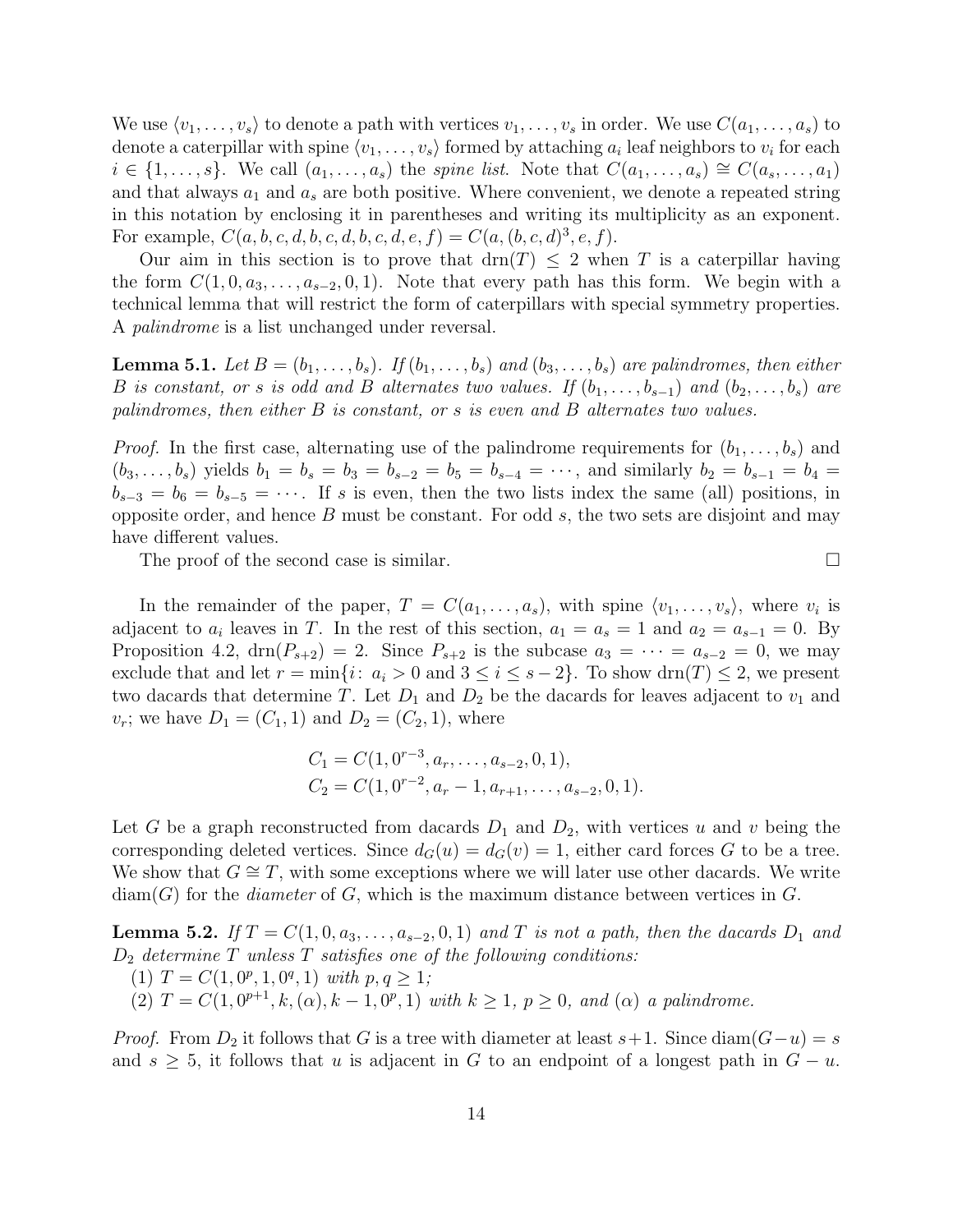Hence G is T or is  $C(L)$  with  $L = (1, 0^{r-3}, a_r, \ldots, a_{s-2}, 0, 0, 1)$ . Suppose the latter. Since  $G - v \cong C_2$ , and both G and  $C_2$  have spines with s vertices, decreasing one term of L yields the spine list  $L'$  for  $C_2$  or its reverse,  $L''$ . We use subscripts to index terms in these lists.

Case 1: Decreasing some  $L_i$  by 1 yields  $L'$ .

index = 1, ..., 
$$
r-1
$$
,  $r$ ,  $r+1$ , ...,  $s-3$ ,  $s-2$ ,  $s-1$ ,  $s$   
\n $T = C(1, 0^{r-3}, 0, a_r, a_{r+1},..., a_{s-3}, a_{s-2}, 0, 1)$   
\n $G = C(L) = C(1, 0^{r-3}, a_r, a_{r+1}, a_{r+2},..., a_{s-2}, 0, 0, 1)$   
\n $C_2 = C(L') = C(1, 0^{r-3}, 0, a_r-1, a_{r+1},..., a_{s-3}, a_{s-2}, 0, 1)$ 

Since  $L_{r-1} = a_r > 0 = L'_{r-1}$ , changing L into L' by decreasing one  $L_i$  requires  $i = r-1$  and  $a_r = 1$ . Since no other change is allowed, we obtain  $a_r - 1 = a_{r+1} = \cdots = a_{s-2} = 0$ . Hence  $T = C(1, 0^{r-2}, 1, 0^{s-r-1}, 1),$  as in (1).

Case 2: Decreasing some  $L_j$  by 1 yields  $L''$ .

index = 1, . . . , r−1, r, r+1, . . . , s−3, s−2, s−1, s T = C(1, 0 r−3 , 0, ar, ar+1, . . . , as−3, as−2, 0, 1) G = C(L) = C(1, 0 r−3 , ar, ar+1, ar+2, . . . , as−2, 0, 0, 1) C<sup>2</sup> = C(L ′′) = C(1, 0, as−2, . . . , ar+1, ar−1, 0 r−3 , 0, 1) index = 1, 2, 3, . . . , s−r, s−r+1, . . . , s−1, s

We first restrict j. By construction,  $3 \leq r \leq s - 2$ . Since  $L_i = a_{i+1}$  for  $2 \leq i \leq s - 2$ , we have  $L_{r-1} + L_{s-r+1} = a_r + a_{s-r+2}$ . Since  $L''_{s-r+1} = a_r - 1$ , and  $L''_i = L'_{s+1-i} = a_{s+1-i}$  for  $i \neq s-r+1$ , we have  $L''_{r-1} + L''_{s-r+1} \le a_{s-r+2} + a_r - 1$ . Hence  $j \in \{r-1, s-r+1\}$ .

Since  $L_i = 0$  for  $2 \le i \le r - 2$ , we have  $j \ge r - 1$ . Since only position j changes,  $L''_i = L_i = 0$  for  $2 \le i \le r - 2$ . If  $s - r + 1 \le r - 2$ , then  $a_r - 1 = L''_{s - r + 1} = 0$  and  $T = C(1, 0^{r-2}, 1, 0^{s-1-r}, 1)$ , which satisfies description (1).

If  $s - r + 1 = r - 1$ , then  $a_{s+1-i} = L''_i = 0$  for  $2 \le i \le r - 2$ . We obtain  $T =$  $C(1, 0^{r-2}, a_r, 0^{r-3}, 1)$  and  $G = C(1, 0^{r-3}, a_r, 0^{r-2}, 1)$ , and hence  $G \cong T$ .

Finally, consider  $s-r+1 > r-1$ . Now  $a_{i+1} = L_i = L''_i = a_{s+1-i}$  for  $r \leq i \leq s-r$ . Hence  $(a_{r+1}, \ldots, a_{s-r+1})$  is a palindrome; write it as  $(\alpha)$ . If  $j = r-1$ , then  $a_{s-r+2} = L_{s-r+2}$  $L''_{s-r+2} = a_r - 1$ , but if  $j = s-r+1$  then  $a_{s-r+2} = a_r$ . Also  $a_{i+1} = L_i = L''_i = 0$  for  $s-r+2 \leq$  $i \leq s-3$ . Thus  $T = C(1, 0^{r-2}, k, (\alpha), k', 0^{r-3}, 1)$  and  $G = C(1, 0^{r-3}, k, (\alpha), k', 0^{r-2}, 1)$ , where  $k = a_r \ge 1$  and  $k' \in \{k, k-1\}$ . If  $k' = k$ , then  $G \cong T$ ; otherwise, description (2) holds.  $\Box$ 

Since  $C(a_1, \ldots, a_s) \cong C(a_s, \ldots, a_1)$  for every caterpillar by reversing the spine, we have shown that a caterpillar of the form  $C(1, 0, a_3, \ldots, a_{s-2}, 0, 1)$  is determined by the stated choice of dacards taken from one end or the other unless under both directions the caterpillar has one of the exceptional forms listed. In these cases, the dacards used in Lemma 5.2 do not determine T. Our argument to handle these exceptional forms has exceptions itself, covered in the next three results. In all exceptional cases, we find two dacards that work. We consider first the type (1) exceptional form in Lemma 5.2.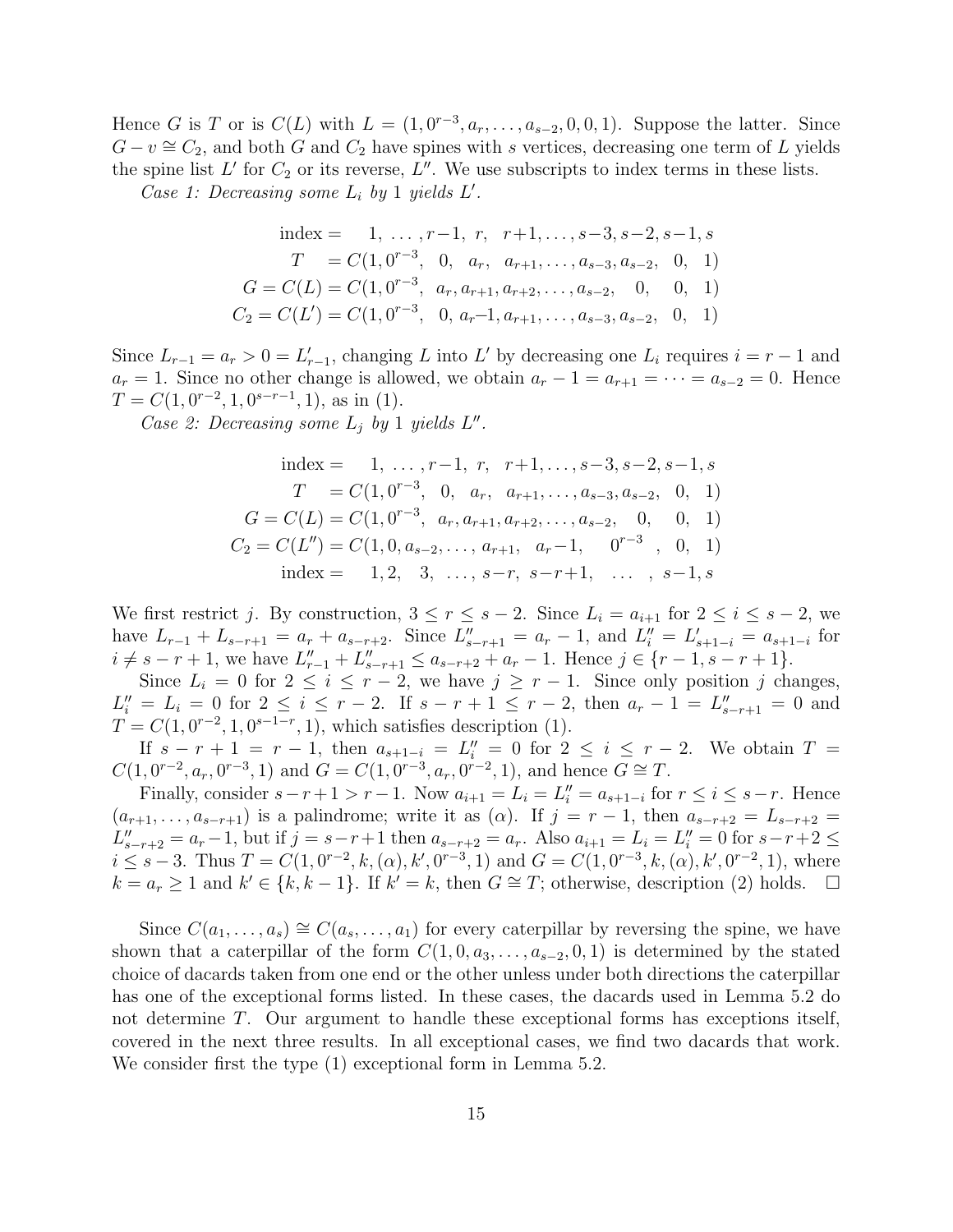**Proposition 5.3.** If  $T = C(1, 0^p, 1, 0^q, 1)$ , where  $p, q \ge 0$ , then  $\text{drn}(T) \le 2$ .

*Proof.* Here  $T$  has one vertex of degree 3, and it has one leaf neighbor. Use the resulting dacards  $(P_{p+2}+K_1+P_{q+2}, 3)$  and  $(P_{p+q+5}, 1)$ . Let G be a graph with these dacards generated by vertices v and u, respectively. First  $(P_{p+q+5}, 1)$  forces G to be a tree. Since  $G - u$  is a path, v is the only vertex of degree 3 in G. Hence v has a neighbor in each component of  $P_{p+2} + K_1 + P_{q+2}$ , and that neighbor cannot have degree 3 in G. We obtain  $G \cong T$ .  $\Box$ 

Among the type (2) lists  $(1, 0^{p+1}, k, (\alpha), k-1, 0^p, 1)$ , we consider several special cases.

### **Proposition 5.4.** If  $T = C(1, 0^{p+1}, (2, 0)^q, 1, 0^p, 1)$ , where  $p, q \ge 1$ , then  $\text{drn}(T) \le 2$ .

*Proof.* Let  $j = p + 3 + 2 |q/2|$ . The spine vertex  $v_j$  has degree 4. Consider the dacards obtained by deleting  $v_i$  or an adjacent leaf  $\ell$ . Since  $T - \ell$  is a tree with  $2p + 4q + 6$  vertices, every reconstruction G is a tree with  $2p + 4q + 7$  vertices. Note that  $T - v_i$  consists of two isolated vertices and two caterpillars. Regardless of the parity of  $q$ , the caterpillars have  $p+3+2q$  and  $p+1+2q$  vertices.

Let  $u$  and  $v$  be the leaf and non-leaf vertices deleted from  $G$  to obtain these dacards. Since  $p + 3 + 2q < (2p + 4q + 7)/2$ , Lemma 4.4 implies that v is the centroid of G. The tree  $G - u$  has  $2p + 4q + 6$  vertices and is bicentroidal, with  $v_j$  and one of its neighbors each having weight  $p + 2q + 3$ . By Lemma 4.5, v is one of these two vertices. Since these vertices have degrees 3 and 2 in  $G-u$ , and  $d_G(v) = 4$ , the graph G is obtained by making u adjacent to the one centroidal vertex having degree 3 in  $G - u$ , which is  $v_j$ . Thus  $G \cong T$ .

**Proposition 5.5.** If  $T = C(1, 0^p, 1^q, 0^p, 1)$ , where  $p \ge 1$  and  $q \ge 0$ , then drn(T)  $\le 2$ .

*Proof.* If  $q = 0$ , then T is a path, and Proposition 4.2 applies. If  $q = 1$ , then Proposition 5.3 applies. Now consider  $q \ge 2$ . Note that  $s = 2p + q + 2$ , so  $diam(T) = 2p + q + 3$ .

Let x be the leaf adjacent to  $v_{p+2}$ . Consider the dacards obtained by deleting  $v_p$  (with degree 2) and x. Note that  $T - x = C(1, 0^{p+1}, 1^{q-1}, 0^p, 1)$  and  $T - v_p = P_p + C(2, 1^{q-1}, 0^p, 1)$ . Let G be a reconstruction from these two dacards, with  $G - u \cong T - x$  and  $G - v \cong T - v_p$ . As usual, the leaf dacard forces G to be a tree. Since  $\text{diam}(G - u) = 2p + q + 3 = \text{diam }T$ , the two neighbors of v in  $G$  must be endpoints of longest paths in the two components of  $G-v$ . Hence  $G \cong T$  or  $G = C(2, 1^{q-1}, 0^{2p+1}, 1)$ , depending on which end of the longest path in the non-path component in  $G - v$  is adjacent to v.

In the latter case, since the spine endpoints in  $G - u$  each have only one leaf neighbor, u must be adjacent in G to the spine vertex having two leaf neighbors. Now  $G - u \cong$  $C(1^q, 0^{2p+1}, 1)$ . Since  $p \ge 1$  and  $q \ge 2$ , this graph is not isomorphic to  $T-x$ , a contradiction. Hence this case does not arise, and  $G \cong T$ .

We now have the tools to prove the main result of this section.

**Theorem 5.6.** If  $T = C(1, 0, a_3, \ldots, a_{s-2}, 0, 1)$ , then drn(T) = 2.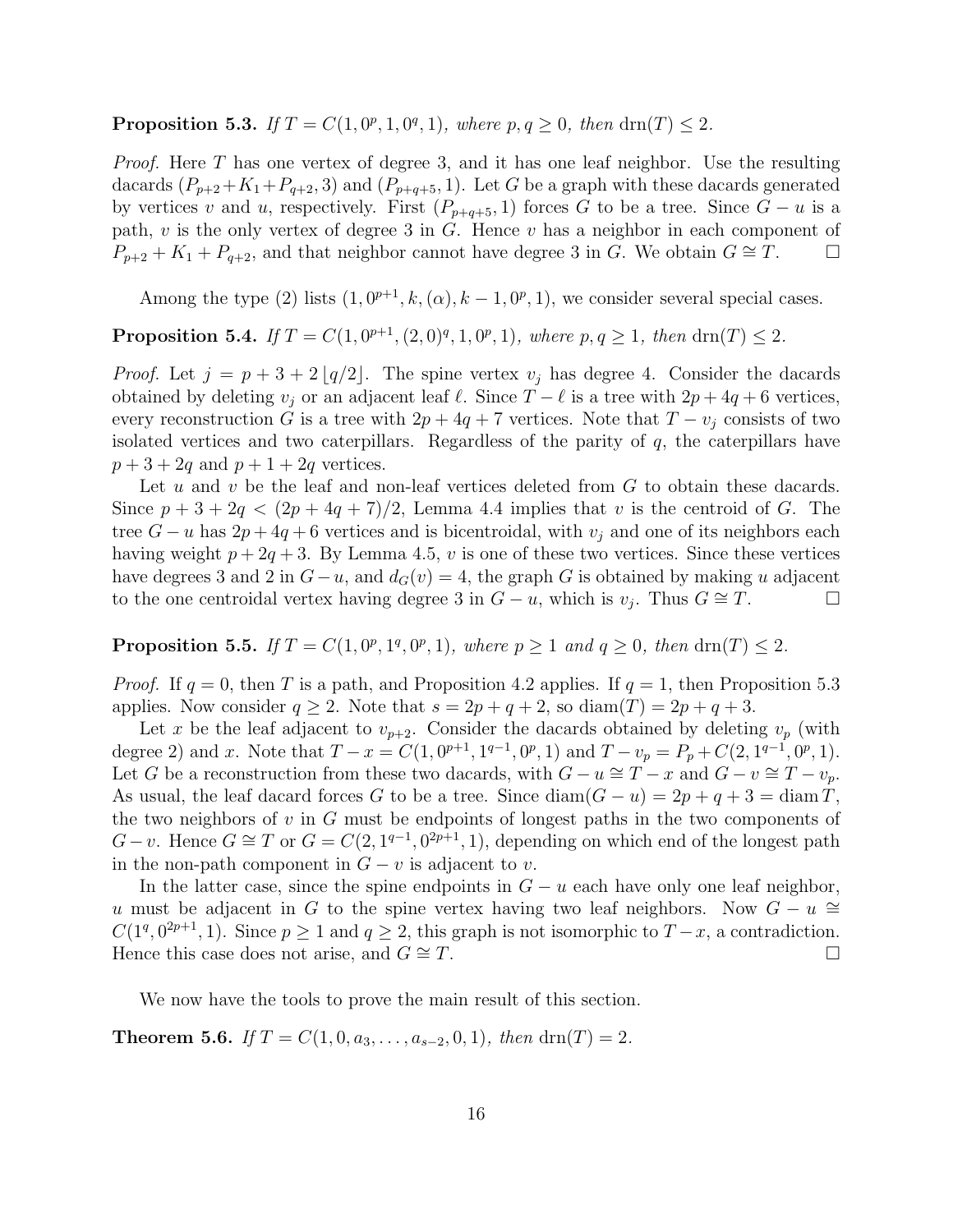*Proof.* By Proposition 4.2, we may assume that T is not a path. In Lemma 5.2, we proved that the dacards for the leaves adjacent to  $v_1$  and the next spine vertex having a leaf neighbor determine T unless both T and its reverse description  $C(a_s, \ldots, a_1)$  have the forms specified in Lemma 5.2. If the description is as in  $(1)$  of Lemma 5.2, then T is a path plus one edge, and Proposition 5.3 yields drn(T)  $\leq 2$ .

Hence we may assume that both  $T$  and the reverse description  $T'$  are as in (2) of Lemma 5.2. Letting  $L$  be the spine list of  $T$ , we thus have

$$
L = (1, 0^{p+1}, k, (\alpha), k - 1, 0^p, 1) = (1, 0^q, \ell - 1, (\beta), \ell, 0^{q+1}, 1)
$$

for some palindromes ( $\alpha$ ) and  $(\beta)$  and integers p, q, k,  $\ell$  such that  $p, q \ge 0$  and  $k, \ell \ge 1$ .

If  $k \geq 2$ , then the last nonzero entry of L before  $a_s$  is both  $a_{s-p-1}$  and  $a_{s-q-2}$ , so  $q = p-1$ and  $\ell = k - 1$ . Hence

$$
L = (1, 0^{p+1}, k, (\alpha), k - 1, 0^p, 1) = (1, 0^{p-1}, k - 2, (\beta), k - 1, 0^p, 1),
$$

which implies that  $(a_{p+4}, \ldots, a_{s-p-2})$  and  $(a_{p+2}, \ldots, a_{s-p-2})$  are both palindromes and that  $k = 2$ . Since  $a_{p+2} = 0 \neq 2 = a_{p+3}$ , Lemma 5.1 yields  $T = C(1, 0^{p+1}, (2, 0)^{s/2-p-2}, 1, 0^p, 1)$ , where s is even and  $p \geq 1$ . Since L contains at least one 2, Proposition 5.4 yields drn(T)  $\leq 2$ .

By reversing L, the same argument holds when  $\ell \geq 2$ . Finally, when  $k = \ell = 1$ ,

$$
L = (1, 0^{p+1}, 1, (\alpha), 0^{p+1}, 1) = (1, 0^{q+1}, (\beta), 1, 0^{q+1}, 1).
$$

Since  $a_{p+3} = 1$  and  $a_2 = \cdots = a_{q+2} = 0$ , we have  $p \ge q$ . Since  $a_{s-q-2} = 1$  and  $a_{s-p-1} =$  $\cdots = a_{s-1} = 0$ , we have  $q \ge p$ . Thus  $p = q$ , and  $(a_{p+4}, \ldots, a_{s-p-2})$  and  $(a_{p+3}, \ldots, a_{s-p-3})$  are palindromes. Since  $a_{p+3} = a_{s-p-2} = 1$ , Lemma 5.1 implies that  $a_{p+3} = \cdots = a_{s-p-2} = 1$ , so  $T = C(1, 0^{p+1}, 1^{s-2p-4}, 0^{p+1}, 1)$ . By Proposition 5.5, again drn(T)  $\leq 2$ .

## 6 General caterpillars

Having shown that drn(T)  $\leq 2$  whenever T has the form  $C(1,0,a_3,\ldots,a_{s-2},0,1)$ , we may exclude such caterpillars (and stars) from our study of general caterpillars. In the general case, we will use the dacards obtained by deleting the first spine vertex  $v_1$  and one of its leaf neighbors. These determine  $T$  except in some cases. Again we handle the exceptional cases separately, using other dacards. The next three propositions handle these cases. Note that setting  $k = 0$  in the first would yield a path.

**Proposition 6.1.** If  $T = C(k+1, k^m, k+1)$ , where  $k, m \ge 1$ , then drn(T) = 2.

*Proof.* The cards obtained by deleting leaf neighbors of  $v_1$  and  $v_2$  are  $C(k^{m+1}, k+1)$  and  $C(k+1, k-1, k^{m-1}, k+1)$ . Let G share these dacards, with u and v being the respective added vertices of degree 1; G must be a tree. Since the ends of the spine in  $G - v$  both have degree  $k+2$ , G has two vertices at distance  $m+1$  having degree at least  $k+2$ . In  $G-u$  there is only one vertex of degree  $k + 2$  at distance  $m + 1$  from a vertex of degree at least  $k + 1$ ; these two are the ends of the spine in  $G - u$ . Hence G must arise from  $G - u$  by making u adjacent to the spine endpoint with lower degree, yielding  $G \cong C(k+1, k^m, k+1)$ .  $\Box$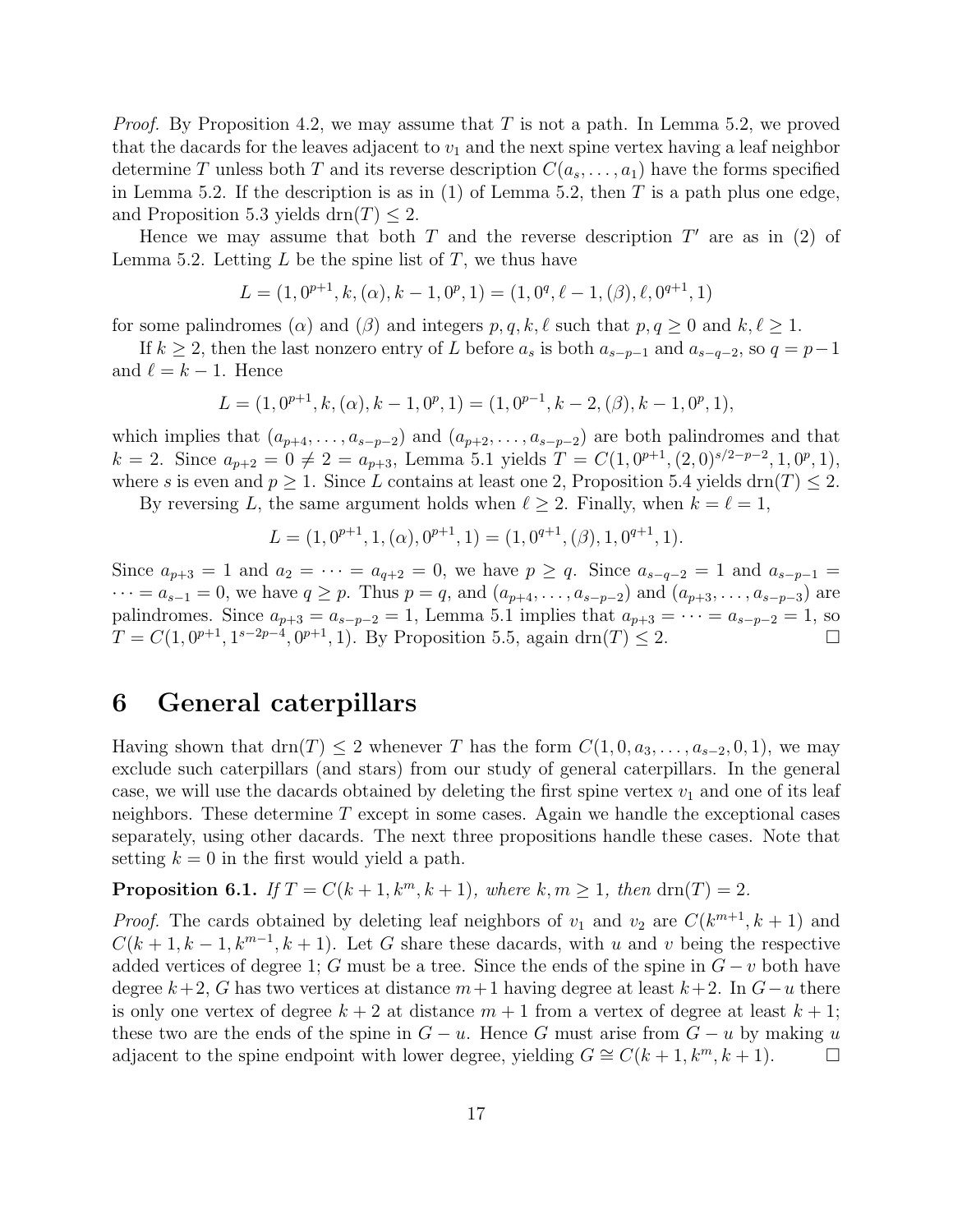Note that for  $C(k+1, k^m, k+1)$ , the dacards for a spine endpoint and one of its leaf neighbors are shared also by  $C(k^m, k+1, k+1)$ . Similarly, in the next proposition, the dacards for  $C(2, 0^{s-2}, 2)$  generated by a spine endpoint and one of its leaf neighbors are shared also by  $C(1, 0^{s-4}, 1, 0, 2)$ .

A branch vertex is a vertex with degree at least 3. Let the broom  $B_k$  be the caterpillar formed by giving two leaf neighbors to one end of  $P_k$ , and call the other end of the path the tip of  $B_k$  when  $k > 1$ . Note that  $B_1 \cong P_3$ , and that T below reduces to  $H_1$  when  $s = 2$ .

**Proposition 6.2.** If  $T = C(2, 0^{s-2}, 2)$ , where  $s \geq 3$ , then  $\text{drn}(T) = 2$ .

*Proof.* Let  $p = \lfloor s/2 \rfloor$ . Note that  $v_p$  is a centroid and  $v_{p-1}$  is not. We use their dacards.

$$
\begin{array}{c|ccccc}\n & C_1 = T - v_p & C_2 = T - v_{p-1} & D_1 & D_2 \\
\hline\ns \ge 5 & B_{p-1} + B_{s-p} & B_{p-2} + B_{s-p+1} & (C_1, 2) & (C_2, 2) \\
s \in \{3, 4\} & P_3 + B_{s-2} & 2K_1 + B_{s-1} & (C_1, 2) & (C_2, 3)\n\end{array}
$$

Let G have dacards  $D_1$  and  $D_2$ , where  $C_1 = G - u$  and  $C_2 = G - v$ . If  $s \geq 5$ , then Lemma 4.1 implies that G is a tree. For  $s \in \{3, 4\}$ , again G is a tree, because  $D_1$  forbids isolated vertices, and then  $D_2$  gives v a neighbor in each component of  $G - v$ . It remains to determine which tree  $G$  is.

Case 1:  $s \geq 5$  and  $uv \in E(G)$ . Since  $d_G(v) = 2$ , vertex v is a leaf in  $G - u$ , and  $G - v$ arises from  $G - u$  by deleting the leaf v in  $B_{p-1} + B_{s-p}$  and attaching u to one vertex in the other component of  $G - u$ . Since  $G - v = B_{p-2} + B_{s-p+1}$ , we conclude that v is the tip of  $B_{p-1}$ , and u is adjacent to the tip of  $B_{s-p}$  in  $G-u$ . Now  $G \cong T$ .

Case 2:  $s \geq 5$  and  $uv \notin E(G)$ . Since  $uv \notin E(G)$ , we have  $d_{G-u}(v) = 2$ . Hence  $G - u - v$ has three components: a path P and two brooms. Since  $G - v$  consists of two brooms, with different sizes from those in  $G - u$ , we conclude that u is adjacent in  $G - u - v$  to one end of P and the tip of the broom not containing v. Since  $p = \lceil s/2 \rceil$ , the components of  $G - v$ and  $G - u$  differ in size by at most 2. Therefore, P is a single vertex, and u is adjacent to the tips of both brooms in  $G - u$ . Again  $G \cong T$ .

Case 3: s = 3. Here  $C_1 = 2P_3$ , so  $\Delta(G) \leq 3$ . Hence v cannot be adjacent to the center of  $B_{s-p+1}$  (which equals  $K_{1,3}$ ). With v adjacent to a leaf of  $B_{s-p+1}$ , we have  $G \cong T$ .

Case 4:  $s = 4$ . Here  $T = C(2, 0, 0, 2)$ , with  $C_1 = P_3 + K_{1,3}$  and  $C_2 = 2K_1 + B_3$ . Since the neighbor of u in component  $K_{1,3}$  of  $G - u$  cannot attain degree 3 in G, vertex v must be the center of  $P_3$  in  $G - u$ , adjacent to u. If u now is adjacent to the center of  $K_{1,3}$ , then  $\Delta(G - v) = 4$ . Hence u is a adjacent to a leaf of  $K_{1,3}$  in  $G - u$ , and  $G \cong T$ .

**Proposition 6.3.** If  $T = C(k+2, 0, k)^m, 0, k+2)$ , with  $k \ge 0$  and  $m \ge 1$ , then drn(T)  $\le 2$ .

*Proof.* The case  $k = 0$  is given by Proposition 6.2, so we may assume that  $k \ge 1$ . Now T is unicentroidal and has a leaf adjacent to the centroid whose deletion leaves a unicentroidal subtree. By Theorem 4.6,  $\text{drn}(T) = 2$ .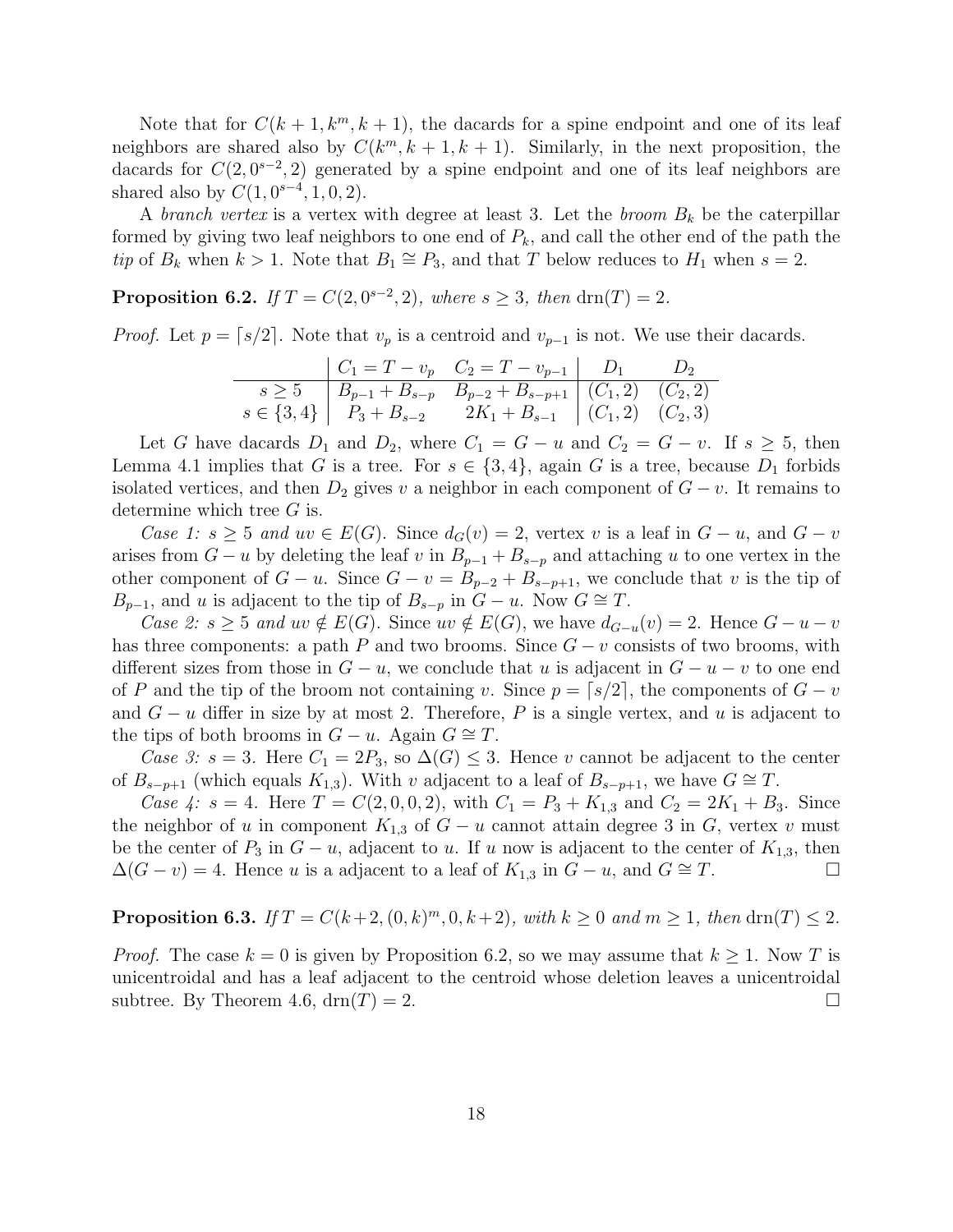Most caterpillars are determined by the dacards corresponding to an end of the spine and one of its leaf neighbors. Our final lemma proves that this holds except for caterpillars in four special classes. The proof of the theorem then uses the earlier lemmas to handle the exceptional classes. We have noted explicitly that the general choice fails for  $C(2, 0^{s-2}, 2)$ , which has Type 2 below, and for  $C(k+1, k^m, k+1)$ , which has Type 3.

**Lemma 6.4.** If  $T = C(a_1, \ldots, a_s)$ , then the dacards for an endpoint of the spine and one of its leaf neighbors determine  $T$  unless  $T$  is one of the following four types:

(1)  $T = C(1, 0, a_3, \ldots, a_s)$  with  $s \geq 3$ ; (2)  $T = C(2, (0, 0)^m, (1, 0)^n, 2)$  with  $m, n \ge 0$ ; (3)  $T = C(k+1, k^m, (k+1)^n)$  with  $k, m, n \ge 1$ ; (4)  $T = C(k+2, (0, k)^m, (0, k+1)^n, 0, k+2)$  with  $k, n \ge 0$  and  $m \ge 1$ .

*Proof.* Since  $\text{drn}(K_{1,t}) = 1$ , we may assume that  $s \geq 2$ . Recall that  $a_1, a_s \geq 1$ . Specify the dacards by deleting a leaf neighbor  $\ell$  of  $v_1$  and by deleting  $v_1$ . Let  $T_1 = T - \ell$ , and let  $T_2$ be the nontrivial component of  $T - v_1$ . The dacards are  $(T_1, 1)$  and  $(a_1K_1 + T_2, a_1 + 1)$ . Let G be a graph sharing these dacards, with u and v being the corresponding deleted vertices. The dacard  $(T_1, 1)$  implies that G is a tree. Let x be the neighbor of u in G.

We list four events; always (U1 or U2) and (V1 or V2) occurs. Note that if U1 and V1 occur, then  $T$  is Type 1, so we may exclude this event.

> U1:  $a_1 = 1$ , diam  $T_1 = s$ ,  $T_1 = C(a_2 + 1, a_3, \ldots, a_s)$ . U2:  $a_1 > 1$ , diam  $T_1 = s + 1$ ,  $T_1 = C(a_1 - 1, a_2, \ldots, a_s)$ . V1:  $a_2 = 0$ ,  $\text{diam } T_2 = s - 1$ ,  $T_2 = C(a_3 + 1, a_4, \dots, a_s)$ . V2:  $a_2 > 0$ ,  $\text{diam } T_2 = s$ ,  $T_2 = C(a_2, a_3, \dots, a_s)$ .

We prove that  $G \cong T$  unless T has one of the specified Types.

*Claim: G is a caterpillar.* Suppose otherwise. Since  $G - u$  is the caterpillar  $T_1$ , vertex x is a leaf neighbor in  $G - u$  of an internal vertex of the spine of  $G - u$ , so diam  $G = \text{diam } T_1$ . If  $v = x$ , then diam  $T_2 = \text{diam } T_1$ , so U1 and V2 occur. Thus  $T_1 = C(a_2 + 1, a_3, \ldots, a_s)$ , and we obtain  $T_2$  from  $T_1$  by deleting x, which decreases some value in  $\{a_3, \ldots, a_{s-1}\}$ . Allowing for reversal, we now have  $\{a_2 + 1, a_s\} = \{a_2, a_s\}$ , which is impossible.

If  $v \neq x$ , then reducing  $G - v$  to a caterpillar plus isolated vertices requires v to be an endpoint of the spine of  $T_1$ , with x being a leaf neighbor of the spine neighbor of v. Again  $\text{diam } T_2 = \text{diam } T_1$ , so  $a_1 = 1$  and  $G - v \cong G - x$ . We obtain the same contradication.

Since  $d_G(v) = a_1 + 1 > 1$  and  $G - v$  is a caterpillar plus isolated vertices, v is an endpoint of the spine of G. We consider cases depending on the diameter of  $T_1$  and whether  $\dim G = \dim T_1$ . We also consider the location of x and v relative to the description of  $G - u$  as  $T_1$ . These give a spine list L for  $T_2$ , which we compare with the spine list L' for  $T_2$ from event V1 or V2. The two lists must be the same  $(L = L')$  or reversed  $({}^{\omega}L||L^{\prime\omega})$ .

Case 1: diam  $G > \text{diam } T_1 = s + 1$ . Here U2 occurs, so  $a_1 > 1$ . Since diam  $G > \text{diam } T_1$ , x is a leaf neighbor of an endpoint of the spine of  $T_1$ . Hence  $G = C(1, a_1 - 2, a_2, \ldots, a_s)$  or  $G = C(a_1-1, a_2, \ldots, a_{s-1}, a_s-1, 1)$ . Since  $d_G(v) > a_1 > 1$  and v is an endpoint of the spine, the second description is forbidden, and  $v \neq x$ . Now  $d_G(v) = a_s + 1$ , so  $a_s = a_1$ .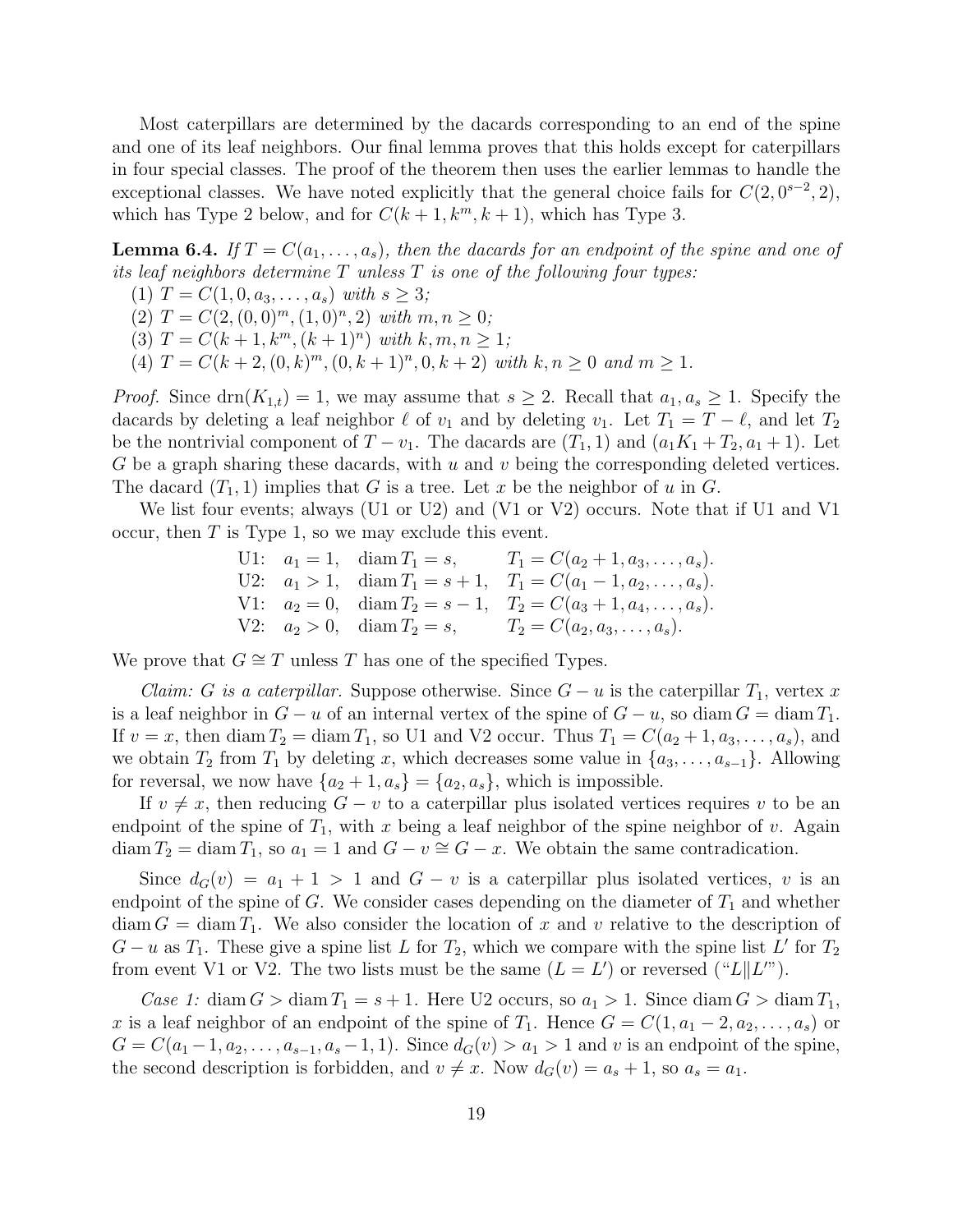Since deleting v can only reduce the diameter of G by 2, and diam  $T_2 \leq s$ , we have  $a_{s-1} = 0$ , and diam  $T_2 = s$ . Now  $L = (1, a_1 - 2, a_2, \ldots, a_{s-2} + 1)$ , and  $L' = (a_2, \ldots, a_s)$ . If  $L||L'$ , then  $1 = a_s = a_1 > 1$ , a contradiction.

If  $L = L'$ , then  $1 = a_2 = a_4 = \cdots$  and  $a_1 - 2 = a_3 = a_5 = \cdots$ . Since  $a_{s-1} = 0$ , we cannot have s odd. With s even and  $a_1 = k + 2$ , the spine list of T is  $(k + 2, (1, k)^{s/2-1}, 2)$ , but now  $a_s = a_1$  requires  $k = 0$ , so T is Type 2 with  $m = 0$  and  $n = s/2 - 1$ .

Case 2: diam  $G >$  diam  $T_1 = s$ . Here U1 occurs, so  $a_1 = 1$  and  $T_1 = C(a_2 + 1, a_3, \ldots, a_s)$ . Again x is a leaf neighbor of an endpoint of the spine of  $T_1$ . Hence  $G = C(1, a_2, a_3, \ldots, a_s)$ or  $G = C(a_2+1, a_3, \ldots, a_{s-1}, a_s-1, 1)$ . In the first case, already  $G \cong T$ . In the second case, since  $d_G(v) = 2$ , we may have  $v = x$ ; otherwise,  $a_2 = 0$ . If  $a_2 = 0$ , then T is Type 1.

Hence  $v = x$  and  $a_2 > 0$  (Event V2), so  $L' = (a_2, \ldots, a_s)$  and diam  $T_2 = s$ . Now deleting v from G reduces the diameter only by 1, so  $a_s > 1$  and  $L = (a_2 + 1, a_3, \ldots, a_{s-1}, a_s - 1)$ . The first entry forbids  $L = L'$ . If  $L||L'$ , then  $a_2 = a_s - 1$  and  $(a_3, \ldots, a_{s-1})$  is a palindrome. Now the spine list for G is the reverse of the spine list for T, so  $G \cong T$ .

Case 3: diam  $G = \text{diam } T_1 = s$ . Here x is on the spine of  $T_1$ , and  $a_1 = 1$ . If  $a_2 = 0$ , then G is Type 1, so we may assume  $a_2 > 0$ . Hence V2 occurs, so diam  $T_2 = s$ . However, this contradicts  $G - v \cong T_2$ , since deleting an endpoint v of the spine of a caterpillar with diameter s reduces the diameter of the nontrivial component below s.

Case 4: diam  $G = \text{diam } T_1 = s + 1$ . Here x is on the spine of  $T_1$ , and  $a_1 > 1$ . The spine list for G is obtained from  $(a_1 - 1, a_2, \ldots, a_s)$  by increasing position j by 1, for one value j. If  $j = 1$ , then  $G \cong T$ , so assume  $j > 1$ . Now the endpoint of the spine that corresponds to position 1 in the spine list has degree  $a_1$  in G, so this vertex cannot be v.

Hence we may assume that v corresponds to the other end of the spine list of  $G$ . If  $j \leq s-1$ , then  $d_G(v) = a_s + 1 = a_1 + 1$ , so  $a_1 = a_s$ . The spine list L' for  $T_2$  obtained from T is A:  $(a_2, a_3, \ldots, a_s)$  or B:  $(a_3 + 1, a_4, \ldots, a_s)$  with  $a_2 = 0$ . The spine list L for  $T_2$  obtained from G starts with  $a_1 - 1$ , so  $L \parallel L'$  requires  $a_1 - 1 = a_s$ , contradicting  $a_1 = a_s$ . Hence  $L = L'$ .

The spine list L for  $T_2$  obtained from G arises from A:  $(a_1 - 1, a_2, \ldots, a_{s-1})$  or from B:  $(a_1 - 1, a_2, \ldots, a_{s-3}, a_{s-2} + 1)$  (with  $a_{s-1} = 0$ ) by increasing position j by 1, except that  $j = s - 1$  and  $a_{s-1} = 0$  yields  $L = (a_1 - 1, a_2, \ldots, a_{s-2}, 1)$ , which is forbidden since  $L = L'$ then requires  $1 = a_s = a_1$ , contradicting  $a_1 > 1$ .

Since L and L' have equal length, both are A or both are B. In case A,  $a_1-1 = a_2 =$  $\cdots = a_j = a_{j+1} - 1 = \cdots a_s - 1$ , and T is Type 3 with  $k = a_1 - 1$ ,  $m = j - 1$ , and  $n = s - j$ . In case B with j odd,  $a_1-2 = a_3 = a_5 = \cdots = a_j = a_{j+2}-1 = \cdots$  and  $0 = a_2 = a_4 = \cdots$ . If s is even, then  $0 = a_2 = a_{s-2} = a_s - 1 = a_1 - 1$ , and G is Type 1. If s is odd, then the first equality ends with  $a_s - 2$ , and T is Type 4 with  $a_1 - 2 = k$ ,  $m = (j - 1)/2$ , and  $n = (s - j)/2 - 1$ . With j even, instead we have  $a_1-2 = a_3 = \cdots$  and  $0 = a_2 = a_4 = \cdots = a_j = a_{j+2}-1 = \cdots$ . If s is odd, then  $a_1 - 2 = a_s - 1$ , contradicting  $a_s = a_1$ . If s is even, then by both strings of equalities and  $a_s = a_1$ , we conclude that T is Type 2 with  $m = j/2$  and  $n = (s - j)/2 - 1$ .

Finally, if  $j = s$ , then  $v = x$  and  $a_1 = d_G(v) = a_s + 1$ , and the spine list L for  $T_2$  obtained from G is  $(a_1-1, a_2, \ldots, a_{s-1})$  or is  $(a_1-1, a_2, \ldots, a_{s-3}, a_{s-2}+1)$  with  $a_{s-1}=0$ . The lengths of L' and L must be equal. Thus in the first case  $L = L'$  yields  $a_1 - 1 = a_2 = \cdots = a_s$  and  $G \cong T$  (by reversal), but  $L||L'$  requires  $a_1 - 1 = a_s + 1$ , which contradicts  $a_1 = a_s + 1$ . In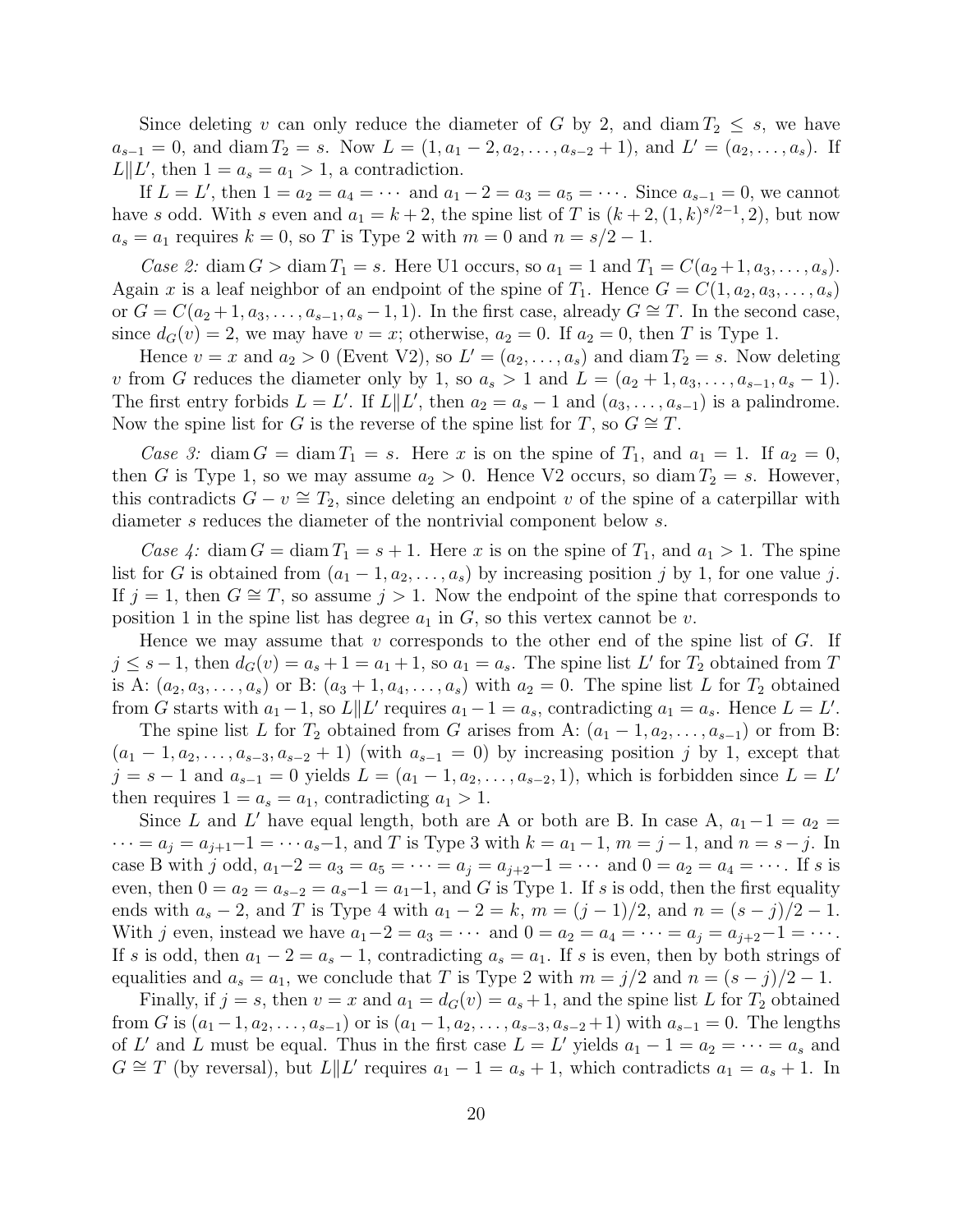the second case,  $L = L'$  yields  $0 = a_2 = a_4 = \cdots$  and  $a_1 - 2 = a_3 = a_5 \cdots$ . If s is even, then  $0 = a_2 = a_{s-2} = a_s - 1 = a_1 - 2 = a_{s-1}$ , and T is Type 1 (reversed). If s is odd, then  $a_1 - 2 = a_{s-2} = a_s - 1$  and  $0 = a_2 = a_{s-1}$ , and  $G \cong T$  (reversed). Finally,  $L||L'$  confirms  $a_1 - 1 = a_s$  and requires  $a_2, \ldots, a_{s-1}$  to be a palindrome; again  $G \cong T$  (by reversal).  $\Box$ 

**Theorem 6.5.** If T is a caterpillar that is neither  $H_1$  nor a star, then  $\text{dm}(T) = 2$ .

*Proof.* Let  $T = C(a_1, \ldots, a_s)$ . Recall that  $T \cong T'$ , where  $T' = C(a_s, \ldots, a_1)$ . Hence the choice of two dacards taken from one end or the other in  $T$  uniquely determines  $T$  unless both  $T$  and  $T'$  have a Type listed in Lemma 6.4.

Suppose first that T is Type 1. If T' also is Type 1, then  $T = C(1, 0, a_3, \ldots, a_{s-2}, 0, 1)$ , and drn(T)  $\leq$  2 by Theorem 5.6. Since all other Types have  $a_s$  > 1, the reversal of a Type 1 caterpillar cannot be Type 2, 3, or 4. This completes the proof when  $T$  (or  $T'$ ) is Type 1.

Suppose next that T is Type 2. Since s has different parity in Type 2 and Type 4, T' is not of Type 4. If T' is Type 2 or Type 3, then either  $T = C(2, 2)$  and  $T \cong H_1$ , or  $T = C(2, (0, 0)^m, 2)$  with  $m \ge 1$ , in which case  $\text{drn}(T) \le 2$  by Proposition 6.2. This completes the proof when  $T$  (or  $T'$ ) is Type 2.

If T and T' are both Type 3, then  $T = C(k+1, k^m, k+1)$  with  $k, m \ge 1$ , and  $\text{drn}(T) \le 2$ by Proposition 6.1. Since the spine list is all positive for Type 3 and not for Type 4, T and  $T'$  cannot be one of each.

Finally, if T and T' are Type 4, then  $n = 0$ . Now  $drn(T) \le 2$  by Proposition 6.3.

Building on our result, one could seek a choice of two dacards that determines T when T is not a caterpillar, with few exceptions or exceptional families that can be reconstructed from other pairs of dacards. This could be a route to a proof of Conjecture 1.2.

### Acknowledgment

We thank several referees for careful reading and insightful comments that led to substantial improvement in the presentation of our results.

### References

- [1] K. J. Asciak and J. Lauri, On disconnected graph with large reconstruction number, Ars Combin. 62 (2002), 173–181.
- [2] B. Bollob´as, Almost every graph has reconstruction number three, J. Graph Theory 14  $(1990), 1-4.$
- [3] J. A. Bondy, A graph reconstructor's manual, in Surveys in Combinatorics (Guildford, 1991), Lond. Math. Soc. Lec. Notes 166 (Cambridge U. Press, 1991), 221–252.
- [4] J. A. Bondy and R. L. Hemminger, Graph reconstruction—a survey, J. Graph Theory 1 (1977), 227–268.
- [5] F. Harary and J. Lauri, On the class-reconstruction number of trees. Quart. J. Math. Oxford Ser. (2) 39 (1988), no. 153, 47–60.